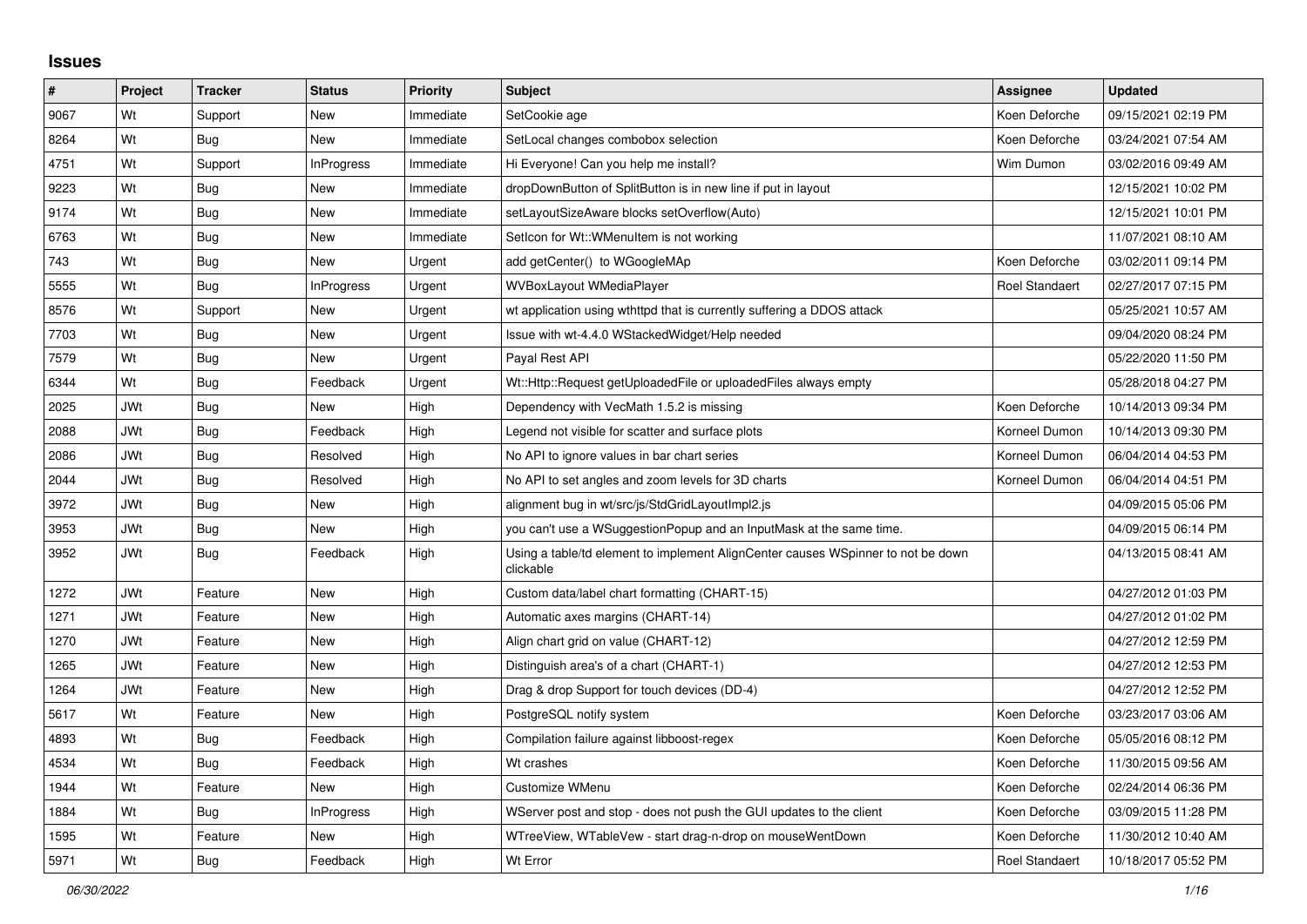| #    | Project | <b>Tracker</b> | <b>Status</b>     | <b>Priority</b> | <b>Subject</b>                                                                                                                                                                    | <b>Assignee</b>       | <b>Updated</b>      |
|------|---------|----------------|-------------------|-----------------|-----------------------------------------------------------------------------------------------------------------------------------------------------------------------------------|-----------------------|---------------------|
| 5914 | Wt      | Bug            | <b>New</b>        | High            | Wt internal error; code: undefined, description: b.find().get().lastChild is null                                                                                                 | <b>Roel Standaert</b> | 09/18/2017 01:16 PM |
| 5039 | Wt      | Bug            | <b>New</b>        | High            | bug in WRasterImage-skia.C occurs in 3.3.6 RC 2                                                                                                                                   | Wim Dumon             | 07/06/2016 09:33 PM |
| 3214 | Wt      | Bug            | <b>InProgress</b> | High            | Wt's http server endless loop of GET requests                                                                                                                                     | Wim Dumon             | 06/19/2014 03:59 PM |
| 668  | Wt      | Feature        | <b>New</b>        | High            | WHTML5Media: volumeChanged(), timeUpdated() signals should take values                                                                                                            | Wim Dumon             | 03/16/2011 08:49 AM |
| 9689 | Wt      | Bug            | <b>New</b>        | High            | Auth::RegisterWidget not usable on Mobile                                                                                                                                         |                       | 02/01/2022 10:14 AM |
| 9289 | Wt      | Bug            | <b>New</b>        | High            | <b>Partitioned Tables</b>                                                                                                                                                         |                       | 11/04/2021 11:45 PM |
| 8136 | Wt      | <b>Bug</b>     | New               | High            | Session Timeout because of chromes "Throttle Javascript timers in background."                                                                                                    |                       | 02/25/2021 10:08 AM |
| 8051 | Wt      | Bug            | <b>New</b>        | High            | WCartesianChart bad styled pdf print                                                                                                                                              |                       | 03/10/2021 02:46 PM |
| 7514 | Wt      | <b>Bug</b>     | <b>New</b>        | High            | Interactive charts does not work with progressive bootstrap enabled                                                                                                               |                       | 04/08/2020 11:42 AM |
| 7314 | Wt      | Support        | New               | High            | Worker-Thread-Warning: "Wt: attachThread(): no thread is holding this application's<br>lock?"                                                                                     |                       | 11/07/2019 12:48 PM |
| 7235 | Wt      | Bug            | Feedback          | High            | JavaScript error - exception description: Not enough storage is available to complete<br>this operation.                                                                          |                       | 09/26/2019 03:56 PM |
| 6817 | Wt      | Bug            | <b>New</b>        | High            | [v3][v4]][Dbo] Force the inclusion of file Wt/Dbo/Dbo (or Wt/Dbo/Dbo.h vor v4)                                                                                                    |                       | 06/11/2019 01:16 PM |
| 6592 | Wt      | <b>Bug</b>     | Feedback          | High            | Menus not working on latest git version                                                                                                                                           |                       | 09/07/2018 01:01 PM |
| 6321 | Wt      | <b>Bug</b>     | Feedback          | High            | Keep-alive requests are not being sent after pressing a download button                                                                                                           |                       | 04/09/2018 12:20 PM |
| 6232 | Wt      | Bug            | Feedback          | High            | connectionMonitor invalid ackId                                                                                                                                                   |                       | 02/13/2018 03:23 PM |
| 6219 | Wt      | <b>Bug</b>     | <b>New</b>        | High            | Multiple transient WDialogs                                                                                                                                                       |                       | 12/14/2018 04:48 PM |
| 6176 | Wt      | Bug            | Feedback          | High            | Wt internal error; code: 5, description: String contains an invalid character - since<br>Update to 3.3.9                                                                          |                       | 08/30/2018 04:16 PM |
| 5835 | Wt      | Bug            | New               | High            | SHA1 is recommended as a suitable password hashing method                                                                                                                         |                       | 08/11/2017 04:32 PM |
| 5473 | Wt      | Support        | <b>New</b>        | High            | performance issues with nested wcontainerwidgets and calling remove Widget for all<br>inner widgets                                                                               |                       | 01/03/2017 06:07 PM |
| 5461 | Wt      | Bug            | Feedback          | High            | Wt:: WidgetSet mode does not handle page refresh                                                                                                                                  |                       | 12/11/2016 03:23 PM |
| 4900 | Wt      | Support        | <b>New</b>        | High            | VS2010 binaries of 3.3.5                                                                                                                                                          |                       | 05/09/2016 12:58 PM |
| 4857 | Wt      | Support        | Feedback          | High            | How to get XML working?                                                                                                                                                           |                       | 04/20/2020 03:55 AM |
| 4841 | Wt      | Support        | <b>New</b>        | High            | Please help I'm badly stuck!                                                                                                                                                      |                       | 04/02/2016 10:57 AM |
| 4830 | Wt      | Support        | Feedback          | High            | Can anyone help me resize images?                                                                                                                                                 |                       | 04/01/2016 05:05 AM |
| 4654 | Wt      | Feature        | <b>New</b>        | High            | Hide the native browse button from WFileUpload as it seems to become uglier and<br>uglier each year and provide a better looking modern, flexible, customizable control on<br>top |                       | 01/07/2016 02:49 AM |
| 4571 | Wt      | Support        | <b>New</b>        | High            | Handle Key Press Globally                                                                                                                                                         |                       | 11/16/2015 01:47 PM |
| 4464 | Wt      | <b>Bug</b>     | Feedback          | High            | instability with dedicated-process whttpd server configuration                                                                                                                    |                       | 09/09/2015 08:23 PM |
| 3930 | Wt      | <b>Bug</b>     | <b>New</b>        | High            | JavaScript in WT                                                                                                                                                                  |                       | 04/03/2015 03:11 PM |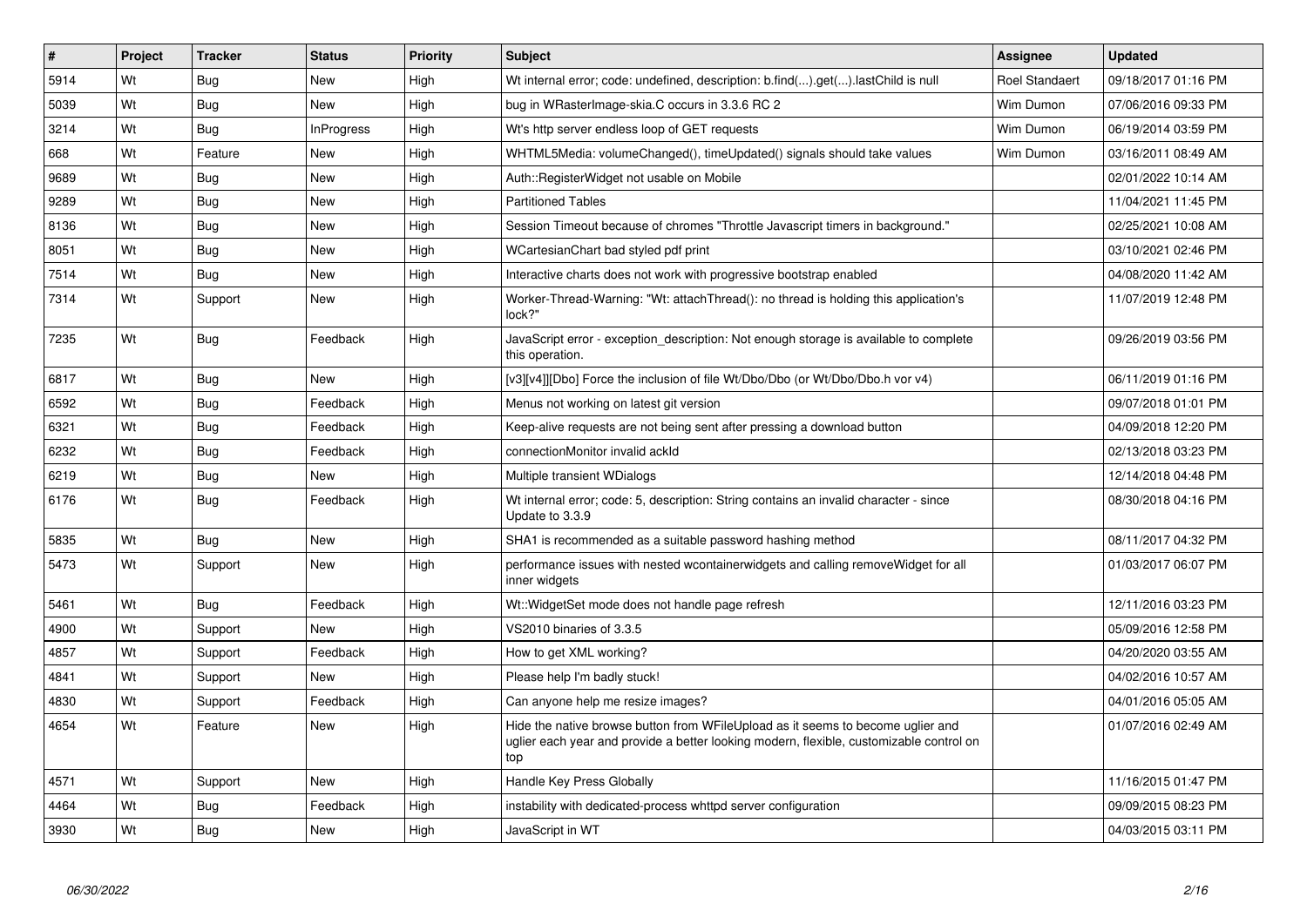| $\sharp$ | <b>Project</b> | <b>Tracker</b> | <b>Status</b>     | <b>Priority</b> | <b>Subject</b>                                                                                                     | <b>Assignee</b> | <b>Updated</b>      |
|----------|----------------|----------------|-------------------|-----------------|--------------------------------------------------------------------------------------------------------------------|-----------------|---------------------|
| 3660     | Wt             | Feature        | New               | High            | WGLWidget's 'gl' interface sucks when it comes to potability. Please make it comatible<br>with OpenGL ES interface |                 | 11/13/2014 02:55 PM |
| 2883     | Wt             | Feature        | New               | High            | [WEBSITE] Main Page should show Code & Widget                                                                      |                 | 03/31/2014 07:10 AM |
| 2882     | Wt             | Feature        | New               | High            | Further Decouple/Isolate Wt's UI (Widget)                                                                          |                 | 03/31/2014 05:33 AM |
| 2881     | Wt             | Feature        | New               | High            | Provide a Tutorial, starting with Wt Basic Concepts                                                                |                 | 03/30/2014 05:57 AM |
| 2844     | Wt             | Feature        | New               | High            | [DBO] Further Decoupling of Dbo from Wt                                                                            |                 | 03/23/2014 06:21 PM |
| 400      | Wt             | Feature        | New               | High            | Loading indicator support for providing an appropriate message.                                                    |                 | 11/12/2010 09:55 AM |
| 2774     | <b>JWt</b>     | Bug            | New               | Normal          | Fields undergo validation even when they are disabled                                                              | Anonymous       | 03/07/2014 10:07 AM |
| 4125     | <b>JWt</b>     | Bug            | New               | Normal          | WProgressBar not properly worked with WFileUpload at 3.3.4                                                         | Koen Deforche   | 05/28/2015 12:21 PM |
| 3892     | <b>JWt</b>     | Bug            | <b>InProgress</b> | Normal          | Bug in clicked method of WGoogleMaps?                                                                              | Koen Deforche   | 05/06/2015 10:38 PM |
| 3825     | <b>JWt</b>     | Bug            | InProgress        | Normal          | URL of main menus is malformed                                                                                     | Koen Deforche   | 02/26/2015 12:35 PM |
| 3649     | <b>JWt</b>     | Bug            | Resolved          | Normal          | Boostrap causes wrong height calculation of a WLineEdit widget inside a collapsible<br>WPanel                      | Koen Deforche   | 11/07/2014 04:09 PM |
| 3559     | <b>JWt</b>     | Bug            | Resolved          | Normal          | WPanel +WAnimation + Firefox problem                                                                               | Koen Deforche   | 09/25/2014 01:37 AM |
| 3123     | <b>JWt</b>     | Support        | Resolved          | Normal          | Setup Jwt in Netbeans                                                                                              | Koen Deforche   | 06/11/2014 04:36 PM |
| 2584     | <b>JWt</b>     | Bug            | New               | Normal          | WTableView does not show header tooltip                                                                            | Koen Deforche   | 02/09/2014 09:37 PM |
| 2524     | <b>JWt</b>     | Bug            | Feedback          | Normal          | slow open on firefox and ie                                                                                        | Koen Deforche   | 12/27/2013 12:31 PM |
| 2517     | <b>JWt</b>     | Feature        | <b>New</b>        | Normal          | Add websockets support                                                                                             | Koen Deforche   | 12/16/2013 03:49 PM |
| 2319     | <b>JWt</b>     | Bug            | Feedback          | Normal          | progressive bootstrap error: unusable application state following enableAjax ()                                    | Koen Deforche   | 10/21/2013 06:15 PM |
| 2318     | <b>JWt</b>     | Feature        | Feedback          | Normal          | Members of eu.webtoolkit.jwt.Configuration should be protected, not private                                        | Koen Deforche   | 10/15/2013 10:48 PM |
| 1890     | <b>JWt</b>     | Bug            | Feedback          | Normal          | Regression of animated WDialog                                                                                     | Koen Deforche   | 10/16/2013 06:04 PM |
| 1836     | <b>JWt</b>     | Support        | Feedback          | Normal          | IOException on WebResponse.flush() when using animations                                                           | Koen Deforche   | 10/14/2013 10:52 PM |
| 1376     | <b>JWt</b>     | Bug            | <b>InProgress</b> | Normal          | Documentation bug: boost::any() in WAbstractItemModel                                                              | Koen Deforche   | 10/23/2012 09:09 AM |
| 1250     | <b>JWt</b>     | Bug            | InProgress        | Normal          | strange behaviour with drag and drop $+$ changing widget parent                                                    | Koen Deforche   | 07/06/2012 12:37 PM |
| 1226     | <b>JWt</b>     | <b>Bug</b>     | Feedback          | Normal          | Some X-axis opions are ignored for category charts                                                                 | Koen Deforche   | 04/11/2012 10:46 PM |
| 584      | <b>JWt</b>     | Bug            | <b>InProgress</b> | Normal          | composer example: file upload is not concurrent                                                                    | Koen Deforche   | 10/20/2011 03:28 PM |
| 457      | <b>JWt</b>     | Bug            | InProgress        | Normal          | Drag & Drop - Bootstrap                                                                                            | Koen Deforche   | 08/23/2010 12:51 PM |
| 9522     | <b>JWt</b>     | Bug            | New               | Normal          | Java Jwt documentation links are broken                                                                            | Korneel Dumon   | 12/17/2021 05:37 PM |
| 9116     | <b>JWt</b>     | Feature        | New               | Normal          | Support long file sizes in WResource                                                                               | Korneel Dumon   | 03/11/2022 11:07 AM |
| 2778     | JWt            | Feature        | Resolved          | Normal          | larger area for axis labels in 3D charts                                                                           | Korneel Dumon   | 06/04/2014 04:54 PM |
| 8893     | <b>JWt</b>     | Feature        | New               | Normal          | Port Dbo forms to JWt                                                                                              | Loeka Rogge     | 03/11/2022 11:07 AM |
| 1065     | JWt            | <b>Bug</b>     | Feedback          | Normal          | WMessageBox.show problem in JWt SimpleChat example                                                                 | Pieter Libin    | 11/23/2011 08:56 PM |
| 462      | JWt            | <b>Bug</b>     | New               | Normal          | WPopupMenu is broken                                                                                               | Pieter Libin    | 10/29/2010 02:16 PM |
| 1469     | JWt            | Bug            | InProgress        | Normal          | License issue                                                                                                      | Wim Dumon       | 09/22/2013 11:04 AM |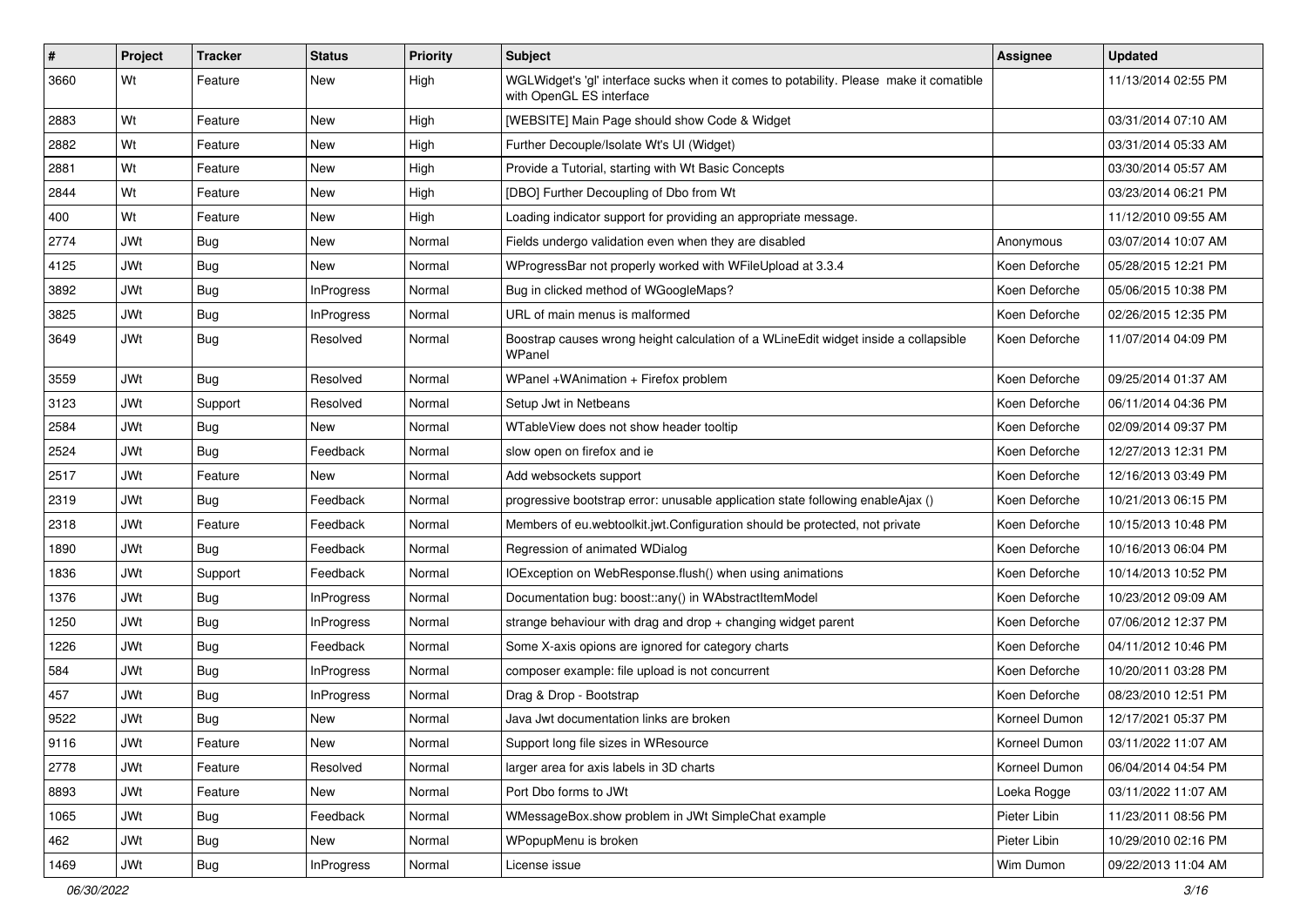| #     | Project    | <b>Tracker</b> | <b>Status</b> | <b>Priority</b> | Subject                                                                                                                               | <b>Assignee</b> | <b>Updated</b>      |
|-------|------------|----------------|---------------|-----------------|---------------------------------------------------------------------------------------------------------------------------------------|-----------------|---------------------|
| 10383 | JWt        | <b>Bug</b>     | New           | Normal          | WFileDropWidget: scope changes to allow custom upload mechanism                                                                       |                 | 05/19/2022 09:08 AM |
| 10138 | JWt        | Bug            | <b>New</b>    | Normal          | Fix antlr file generation on Windows                                                                                                  |                 | 04/08/2022 05:17 PM |
| 9017  | JWt        | Feature        | New           | Normal          | Add SAML support to JWt Auth                                                                                                          |                 | 03/11/2022 11:07 AM |
| 8374  | <b>JWt</b> | <b>Bug</b>     | <b>New</b>    | Normal          | PDFJet unicode                                                                                                                        |                 | 04/19/2021 12:22 PM |
| 6339  | <b>JWt</b> | Bug            | New           | Normal          | JWt widget gallery nav bar title is Wt widget gallery (should be JWt?)                                                                |                 | 07/14/2020 07:39 AM |
| 6338  | JWt        | <b>Bug</b>     | New           | Normal          | widget gallery: mvc tree is empty                                                                                                     |                 | 04/13/2018 04:02 PM |
| 4676  | <b>JWt</b> | Bug            | Feedback      | Normal          | eu.webtoolkit.jwt.WtServlet\$BoundSession throwing not serializable error when running<br>on appengine.                               |                 | 01/22/2016 12:18 PM |
| 4523  | <b>JWt</b> | Bug            | New           | Normal          | JSignal unmarshalling fails with latest chrome version (45.0)                                                                         |                 | 10/26/2015 10:38 AM |
| 4362  | <b>JWt</b> | Bug            | <b>New</b>    | Normal          | JWt POM depends on slf4j-simple                                                                                                       |                 | 07/29/2015 03:36 PM |
| 4084  | JWt        | <b>Bug</b>     | New           | Normal          | Outdated maven dependency declaration on site, no new artifacts available on Maven<br>Central & JCenter                               |                 | 05/12/2015 12:34 AM |
| 3893  | <b>JWt</b> | Bug            | New           | Normal          | popup submenus aka section headers have internal path enabled by default                                                              |                 | 03/14/2015 11:18 PM |
| 3891  | JWt        | <b>Bug</b>     | New           | Normal          | How to set cookie value with redirect page                                                                                            |                 | 03/13/2015 02:17 PM |
| 3885  | <b>JWt</b> | Support        | New           | Normal          | How to get HttpServletResponse and HttpServletRequest                                                                                 |                 | 03/12/2015 10:12 AM |
| 3632  | JWt        | <b>Bug</b>     | <b>New</b>    | Normal          | WApplication.require() does not enforce unique loading of is libraries                                                                |                 | 10/25/2014 03:06 PM |
| 3519  | <b>JWt</b> | Support        | Resolved      | Normal          | How to add Wcheckbox on Table header row                                                                                              |                 | 08/07/2014 09:09 PM |
| 3196  | <b>JWt</b> | Bug            | New           | Normal          | WDialog::rejectWhenEscapePressed is working if called after WDialog::show.                                                            |                 | 05/23/2014 07:25 PM |
| 2823  | <b>JWt</b> | Support        | New           | Normal          | TableView Alignement                                                                                                                  |                 | 03/17/2014 01:05 PM |
| 2777  | <b>JWt</b> | Feature        | New           | Normal          | Allow more flexible use of DecimalFormatter in WAxis                                                                                  |                 | 03/07/2014 04:02 PM |
| 2583  | <b>JWt</b> | Feature        | New           | Normal          | WTableView is not refreshed after clear() if create in the constructor and not init - see<br>example (not sure if it is really a bug) |                 | 02/11/2014 12:15 PM |
| 2100  | JWt        | Bug            | <b>New</b>    | Normal          | Right-click on 3D chart causes unwanted interaction                                                                                   |                 | 10/14/2013 09:30 PM |
| 1298  | <b>JWt</b> | Support        | New           | Normal          | Hello World Example not working with UTF-8 characters on IE9                                                                          |                 | 10/14/2013 10:42 PM |
| 1263  | <b>JWt</b> | Feature        | New           | Normal          | Event handler for drag-in and drag-out (DD-3)                                                                                         |                 | 04/27/2012 12:52 PM |
| 1181  | <b>JWt</b> | Feature        | New           | Normal          | add animation to dialogs example                                                                                                      |                 | 03/09/2012 06:46 AM |
| 1080  | JWt        | Feature        | New           | Normal          | Drag & drop support on touch devices.                                                                                                 |                 | 12/02/2011 03:06 PM |
| 717   | <b>JWt</b> | Feature        | New           | Normal          | add support for plural forms of nouns                                                                                                 |                 | 02/11/2011 12:28 PM |
| 80    | <b>JWt</b> | Feature        | New           | Normal          | add advanced drag drop example                                                                                                        |                 | 08/26/2009 12:06 PM |
| 2758  | Wt         | Feature        | New           | Normal          | Add support for onpaste event                                                                                                         | Anonymous       | 04/01/2014 04:21 PM |
| 2247  | Wt         | Support        | New           | Normal          | <b>CSS</b>                                                                                                                            | Anonymous       | 09/23/2013 03:44 PM |
| 1800  | Wt         | Feature        | Feedback      | Normal          | Could you simply Use OTL as a dependancies for generic ODBC connector and OCCI                                                        | Anonymous       | 09/27/2013 12:22 PM |
| 5390  | Wt         | <b>Bug</b>     | Feedback      | Normal          | Calendar widget shows up after calling WDateEdit::setHidden(false)                                                                    | André Jacobs    | 11/28/2016 05:35 PM |
| 5339  | Wt         | Bug            | Feedback      | Normal          | Json:: Value comparision operator always returns true                                                                                 | André Jacobs    | 04/03/2017 12:44 PM |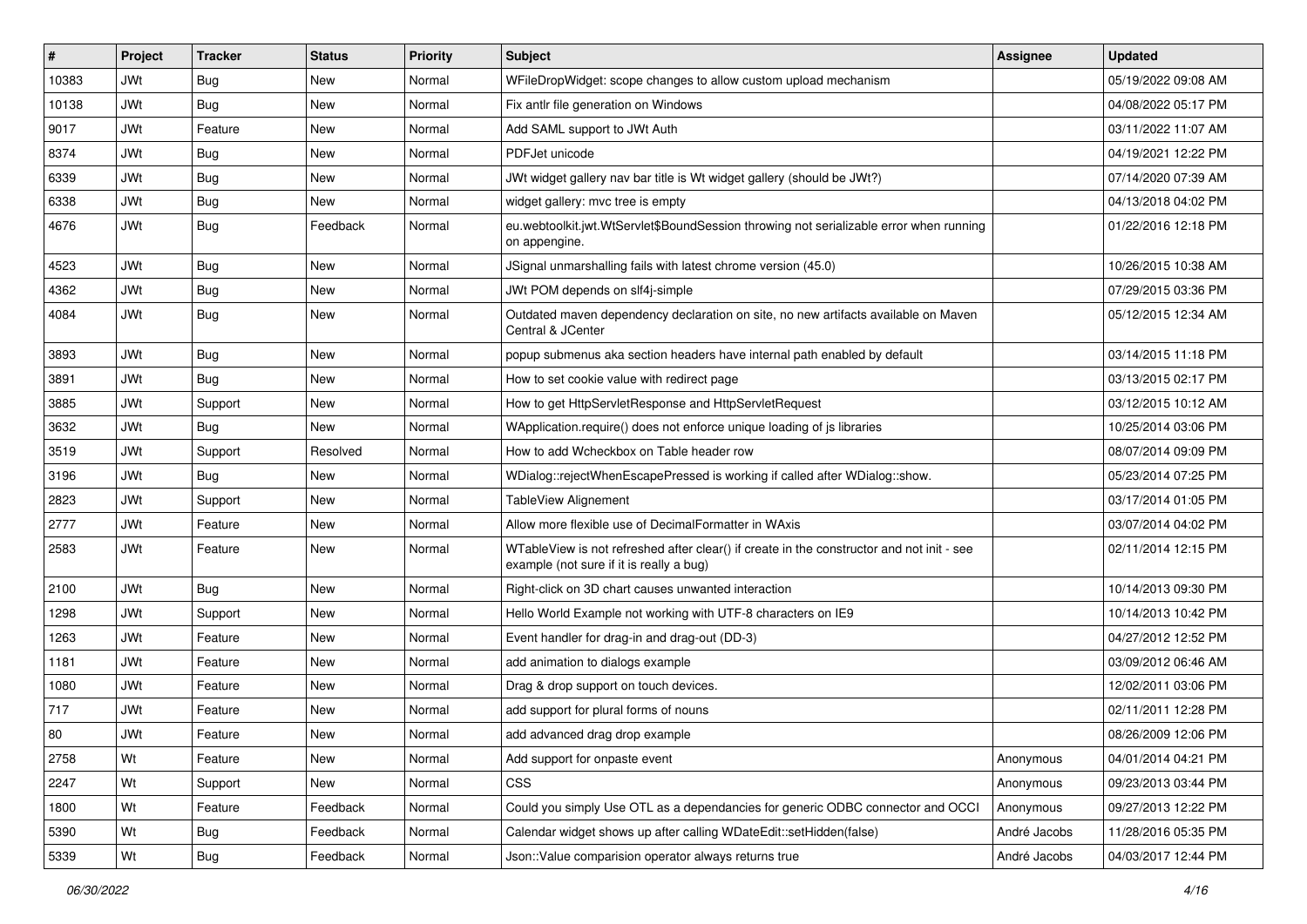| $\vert$ # | Project | <b>Tracker</b> | <b>Status</b>     | <b>Priority</b> | <b>Subject</b>                                                                                                                 | <b>Assignee</b>          | <b>Updated</b>      |
|-----------|---------|----------------|-------------------|-----------------|--------------------------------------------------------------------------------------------------------------------------------|--------------------------|---------------------|
| 9719      | Wt      | <b>Bug</b>     | Resolved          | Normal          | Wt AxisSliderWidget view port is no longer sync with the Chart                                                                 | Apivan Tuntakurn         | 06/28/2022 12:29 PM |
| 4462      | Wt      | Bug            | Feedback          | Normal          | Redirection not working when accessing from another host                                                                       | <b>Benoit Daccache</b>   | 11/03/2015 04:37 PM |
| 4116      | Wt      | Bug            | Feedback          | Normal          | Reset of WTimer interval on stop and start                                                                                     | <b>Benoit Daccache</b>   | 06/02/2015 03:45 PM |
| 5226      | Wt      | Support        | New               | Normal          | Navigation Bar with Bootstrap                                                                                                  | Diego Nóbrega            | 08/30/2016 12:36 PM |
| 8603      | Wt      | Support        | New               | Normal          | WTreeTable as widget does not render correctly                                                                                 | <b>Dimitrios Sideris</b> | 05/29/2021 03:26 PM |
| 4152      | Wt      | Support        | Feedback          | Normal          | DDos question                                                                                                                  | Drus Kor                 | 07/24/2015 01:18 PM |
| 9252      | Wt      | Bug            | New               | Normal          | Deprecated message in FontSupportPang.C build                                                                                  | Koen Deforche            | 10/24/2021 05:57 PM |
| 7550      | Wt      | Bug            | <b>InProgress</b> | Normal          | WGridLayout does not work inside of WStackedWidget                                                                             | Koen Deforche            | 05/11/2020 01:34 PM |
| 7082      | Wt      | Bug            | <b>InProgress</b> | Normal          | Regression WStackedWidget in layout with overflow can lose scrollbar on animated<br>transition                                 | Koen Deforche            | 06/13/2019 12:31 PM |
| 6609      | Wt      | Bug            | <b>InProgress</b> | Normal          | FlexLayoutImpl.js hard-code children's overflow to hidden.                                                                     | Koen Deforche            | 09/14/2018 11:19 AM |
| 6601      | Wt      | Bug            | <b>InProgress</b> | Normal          | Window scroll bars gone quite recently                                                                                         | Koen Deforche            | 12/14/2018 04:44 PM |
| 6293      | Wt      | Bug            | Feedback          | Normal          | Regression in 3.3.9 for bug #1947                                                                                              | Koen Deforche            | 12/14/2018 04:39 PM |
| 6207      | Wt      | Bug            | Feedback          | Normal          | WMediaPlayer: event ended is not raised for files with durations less than 4 seconds,<br>some timeUpdated events are also lost | Koen Deforche            | 01/26/2018 03:53 PM |
| 5776      | Wt      | Bug            | <b>InProgress</b> | Normal          | Two second startup delay with default bootstrap without javascript                                                             | Koen Deforche            | 06/22/2017 02:13 PM |
| 5618      | Wt      | Feature        | New               | Normal          | Multirow features in Wt Tableview                                                                                              | Koen Deforche            | 03/23/2017 03:11 AM |
| 5585      | Wt      | Bug            | New               | Normal          | PayPal description is not showing                                                                                              | Koen Deforche            | 03/06/2017 08:21 PM |
| 5343      | Wt      | Support        | Feedback          | Normal          | Wt::WTable headers                                                                                                             | Koen Deforche            | 10/28/2016 07:01 PM |
| 5290      | Wt      | Bug            | Feedback          | Normal          | beginRemoveRows (const WModelIndex &parent, int first, int last)                                                               | Koen Deforche            | 11/09/2016 05:23 PM |
| 5153      | Wt      | Support        | Feedback          | Normal          | Get ID of a database object                                                                                                    | Koen Deforche            | 08/03/2016 02:32 PM |
| 5132      | Wt      | Support        | Feedback          | Normal          | LDAP pass through authentication                                                                                               | Koen Deforche            | 08/04/2016 03:18 PM |
| 5123      | Wt      | Support        | Feedback          | Normal          | <b>WTableView Column headers</b>                                                                                               | Koen Deforche            | 10/27/2016 06:01 PM |
| 5078      | Wt      | Support        | Feedback          | Normal          | Using a non-modal dialogue in a Table View Delegate                                                                            | Koen Deforche            | 07/11/2016 02:50 PM |
| 4950      | Wt      | Bug            | Feedback          | Normal          | Render latin characters using WPdfRenderer                                                                                     | Koen Deforche            | 07/05/2016 02:07 PM |
| 4925      | Wt      | Feature        | New               | Normal          | WTreeView setAlternatingRowColors                                                                                              | Koen Deforche            | 05/20/2016 10:56 AM |
| 4924      | Wt      | Bug            | Feedback          | Normal          | WApplication                                                                                                                   | Koen Deforche            | 05/20/2016 04:13 PM |
| 4790      | Wt      | <b>Bug</b>     | Feedback          | Normal          | Wt::WObject::addChild() bug                                                                                                    | Koen Deforche            | 03/21/2016 02:34 PM |
| 4766      | Wt      | <b>Bug</b>     | Feedback          | Normal          | setBorder doesn't affect WCheckBox                                                                                             | Koen Deforche            | 03/01/2016 09:15 PM |
| 4726      | Wt      | Bug            | Feedback          | Normal          | [wt-3.3.5] WStackedWidget does not span its current widget when an WAnimation is<br>used                                       | Koen Deforche            | 02/19/2016 11:55 AM |
| 4657      | Wt      | <b>Bug</b>     | Feedback          | Normal          | Returning 404 code in Wt app                                                                                                   | Koen Deforche            | 01/11/2016 06:30 PM |
| 4533      | Wt      | <b>Bug</b>     | Feedback          | Normal          | [wt-3.3.5-rc1] WTableView signaling order                                                                                      | Koen Deforche            | 11/05/2015 01:53 PM |
| 4527      | Wt      | Bug            | Feedback          | Normal          | <form> element is not rendered when using progressive bootstrap</form>                                                         | Koen Deforche            | 11/03/2015 01:18 PM |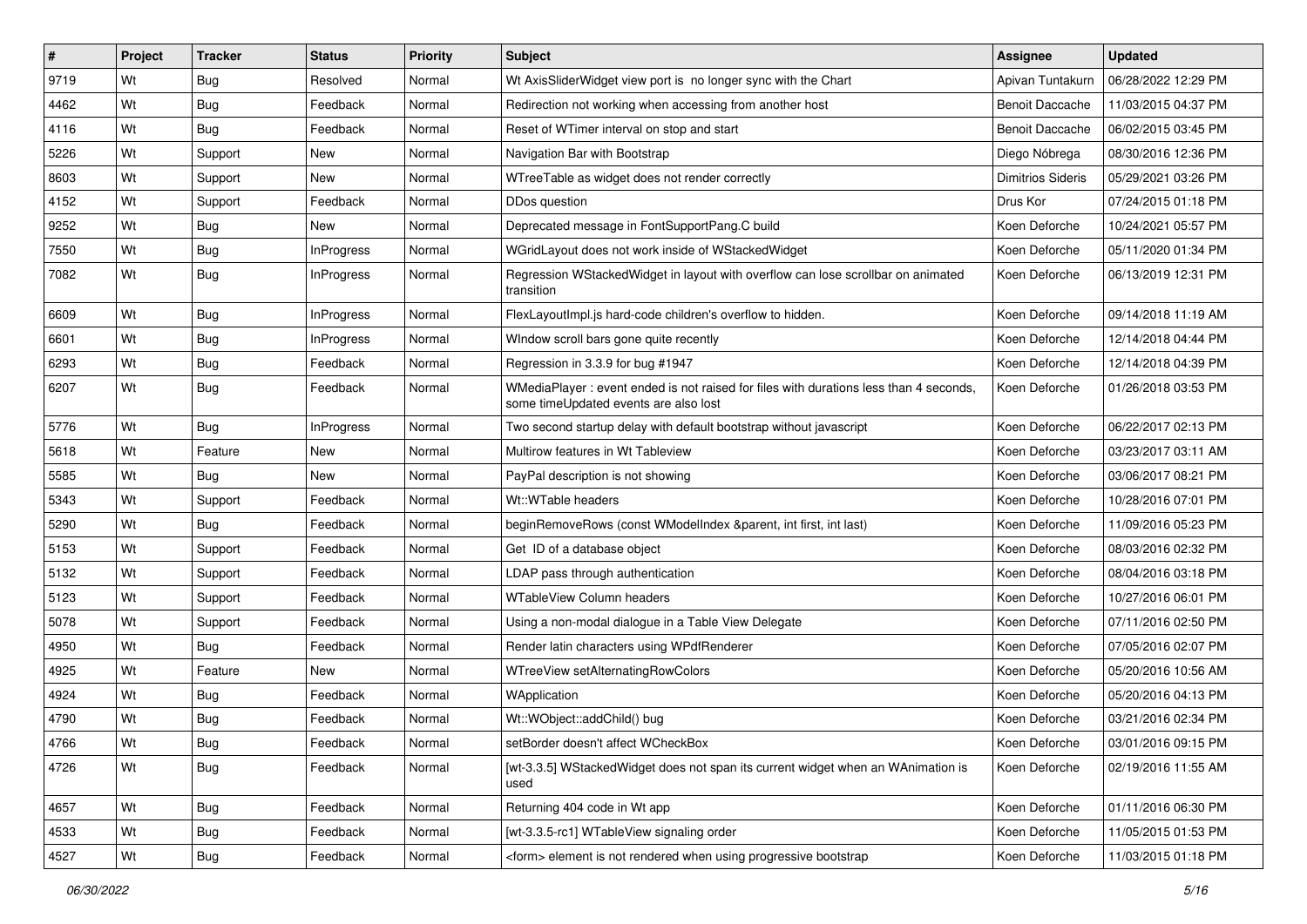| $\vert$ # | Project | <b>Tracker</b> | <b>Status</b>     | <b>Priority</b> | <b>Subject</b>                                                                                 | <b>Assignee</b> | <b>Updated</b>      |
|-----------|---------|----------------|-------------------|-----------------|------------------------------------------------------------------------------------------------|-----------------|---------------------|
| 4492      | Wt      | Bug            | Feedback          | Normal          | WAbstractArea might fire beforeunload event in some versions of Internet Explorer              | Koen Deforche   | 11/09/2015 08:05 AM |
| 4447      | Wt      | Bug            | Feedback          | Normal          | Wt does not work on Mobile Phone Emulator at mobiletest.me                                     | Koen Deforche   | 11/03/2015 04:27 PM |
| 4445      | Wt      | Bug            | Feedback          | Normal          | Wt::Application's require method does not work with Google Adsense                             | Koen Deforche   | 09/08/2015 10:22 PM |
| 4297      | Wt      | Bug            | Feedback          | Normal          | WCartesianChart tooltips do not reflect zoom/pan                                               | Koen Deforche   | 07/29/2015 01:52 AM |
| 4172      | Wt      | Bug            | Feedback          | Normal          | Browser save password prompt                                                                   | Koen Deforche   | 07/02/2015 02:17 PM |
| 3927      | Wt      | Bug            | <b>InProgress</b> | Normal          | [wt-3.3.4 rc2] WMenuItem not rendered correctly when nesting WMenus                            | Koen Deforche   | 11/10/2015 04:10 PM |
| 3823      | Wt      | Feature        | Feedback          | Normal          | Allow user-defined command line arguments                                                      | Koen Deforche   | 03/02/2015 01:42 PM |
| 3753      | Wt      | Support        | Feedback          | Normal          | Urls with query parameters                                                                     | Koen Deforche   | 03/30/2021 02:14 AM |
| 3714      | Wt      | Bug            | New               | Normal          | Click on checkbox is only emitted when clicking on the text                                    | Koen Deforche   | 12/29/2014 03:57 PM |
| 3698      | Wt      | <b>Bug</b>     | Feedback          | Normal          | Stacking with category chart - anomalies                                                       | Koen Deforche   | 02/17/2015 12:04 AM |
| 3668      | Wt      | Bug            | New               | Normal          | Compilation with -DWT_HAVE_GNU_REGEX needs some patches                                        | Koen Deforche   | 02/16/2015 01:45 PM |
| 3641      | Wt      | Bug            | Feedback          | Normal          | Real text treated as placeholder text in WFormWidget when text is modified<br>programatically. | Koen Deforche   | 02/16/2015 05:47 PM |
| 3538      | Wt      | Support        | Feedback          | Normal          | Hello World app with dynamic IP address                                                        | Koen Deforche   | 10/15/2014 12:25 AM |
| 3506      | Wt      | Feature        | Feedback          | Normal          | Wt based completely on Qt libraries.                                                           | Koen Deforche   | 07/07/2015 03:01 PM |
| 3440      | Wt      | Bug            | Feedback          | Normal          | wtwithgt crash and deadlock fix                                                                | Koen Deforche   | 10/17/2014 11:43 AM |
| 3432      | Wt      | Bug            | Feedback          | Normal          | wtwithat $+$ server push = dead lock                                                           | Koen Deforche   | 10/17/2014 11:42 AM |
| 3400      | Wt      | Feature        | Feedback          | Normal          | Wt::Dbo::field() with prefix                                                                   | Koen Deforche   | 01/07/2016 07:50 PM |
| 3294      | Wt      | Bug            | Feedback          | Normal          | WTableView::createExtraHeaderWidget() and WTableView::setHeaderHeight()<br>interaction woes    | Koen Deforche   | 10/16/2014 01:55 AM |
| 3287      | Wt      | Bug            | Feedback          | Normal          | WebKit WPaintedWidget WAbstractArea problem                                                    | Koen Deforche   | 11/11/2014 12:55 PM |
| 3198      | Wt      | Bug            | Feedback          | Normal          | WSortFilterProxyModel does not filter                                                          | Koen Deforche   | 06/02/2014 12:23 PM |
| 3168      | Wt      | Bug            | Feedback          | Normal          | server push timeout                                                                            | Koen Deforche   | 06/11/2014 04:22 PM |
| 3141      | Wt      | Feature        | InProgress        | Normal          | dropzone implementation                                                                        | Koen Deforche   | 01/01/2016 06:39 PM |
| 3096      | Wt      | Bug            | Feedback          | Normal          | WPanel title bar css issue                                                                     | Koen Deforche   | 05/27/2014 04:29 PM |
| 3042      | Wt      | Support        | Feedback          | Normal          | Convert widgets from page to PDF                                                               | Koen Deforche   | 05/20/2014 09:43 PM |
| 3027      | Wt      | Bug            | Feedback          | Normal          | Problems with scrolling and row selecting in WTableView                                        | Koen Deforche   | 05/13/2014 05:27 PM |
| 2997      | Wt      | Support        | Feedback          | Normal          | Token hash collision                                                                           | Koen Deforche   | 05/16/2014 06:05 PM |
| 2939      | Wt      | Support        | Feedback          | Normal          | how to create CheckBoxList                                                                     | Koen Deforche   | 04/16/2014 02:59 PM |
| 2916      | Wt      | <b>Bug</b>     | Feedback          | Normal          | SSL Certificate vs SSL Issuer Chain input file                                                 | Koen Deforche   | 04/12/2014 07:14 PM |
| 2905      | Wt      | Feature        | Feedback          | Normal          | axis autoscale                                                                                 | Koen Deforche   | 04/15/2014 03:49 PM |
| 2904      | Wt      | <b>Bug</b>     | Feedback          | Normal          | defalut Axis label format                                                                      | Koen Deforche   | 05/27/2014 04:29 PM |
| 2900      | Wt      | <b>Bug</b>     | Feedback          | Normal          | Wt::WApplication::setConfirmCloseMessage()                                                     | Koen Deforche   | 05/27/2014 04:29 PM |
| 2897      | Wt      | Support        | Feedback          | Normal          | Inter-process communication using POST requests                                                | Koen Deforche   | 04/14/2014 12:24 PM |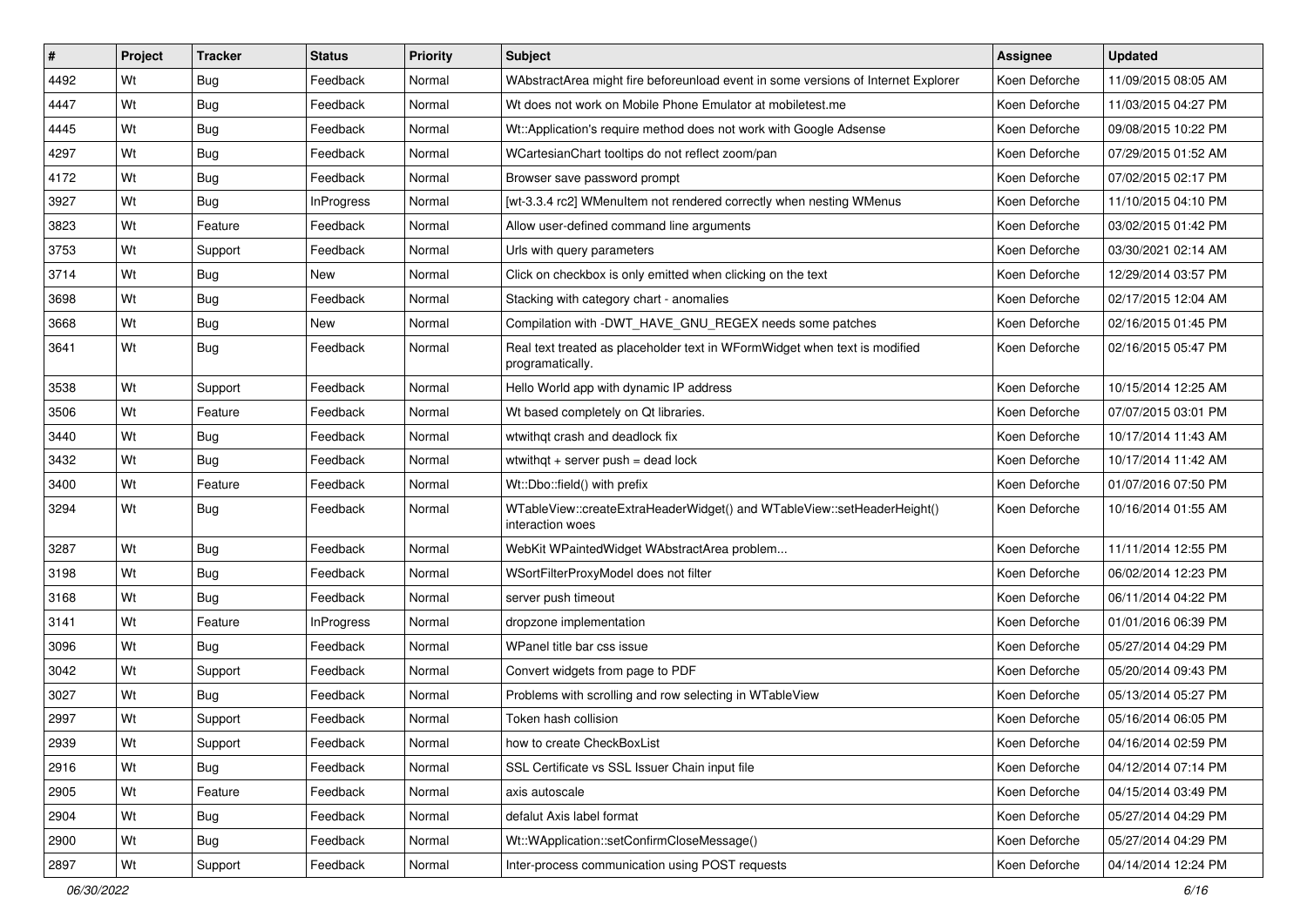| #    | Project | <b>Tracker</b> | <b>Status</b>     | <b>Priority</b> | <b>Subject</b>                                                                                                                | <b>Assignee</b> | <b>Updated</b>      |
|------|---------|----------------|-------------------|-----------------|-------------------------------------------------------------------------------------------------------------------------------|-----------------|---------------------|
| 2801 | Wt      | Bug            | Feedback          | Normal          | Hide with setHidden and a Animation don't work                                                                                | Koen Deforche   | 03/26/2015 09:56 AM |
| 2795 | Wt      | Feature        | Feedback          | Normal          | Provide a "Wt for Ruby on Rails users" Document                                                                               | Koen Deforche   | 03/11/2014 11:37 AM |
| 2713 | Wt      | Support        | Feedback          | Normal          | Probably a linking error                                                                                                      | Koen Deforche   | 03/04/2014 10:19 AM |
| 2698 | Wt      | Feature        | New               | Normal          | WNavigationBar polished team support                                                                                          | Koen Deforche   | 04/01/2014 04:21 PM |
| 2686 | Wt      | Support        | Feedback          | Normal          | svg image format conversion tool to wpainter commands                                                                         | Koen Deforche   | 02/19/2014 01:10 PM |
| 2681 | Wt      | Support        | Feedback          | Normal          | Firefox with long polling, triggerUpdate triggered on Firefox after long time                                                 | Koen Deforche   | 02/17/2014 03:42 PM |
| 2652 | Wt      | Bug            | New               | Normal          | wrong layout for initially disabled radio-buttons                                                                             | Koen Deforche   | 02/10/2014 11:54 AM |
| 2604 | Wt      | Bug            | Feedback          | Normal          | WTableview error in IE 9                                                                                                      | Koen Deforche   | 03/12/2014 06:11 PM |
| 2582 | Wt      | Bug            | Feedback          | Normal          | Internal path link do not work                                                                                                | Koen Deforche   | 02/06/2014 06:26 PM |
| 2571 | Wt      | Bug            | Feedback          | Normal          | AuthWidget::letUpdatePassword dialog grows and grows?                                                                         | Koen Deforche   | 03/12/2014 06:12 PM |
| 2535 | Wt      | Bug            | Feedback          | Normal          | Reloading ptr <c> in a std::map database</c>                                                                                  | Koen Deforche   | 05/28/2014 09:16 PM |
| 2513 | Wt      | Feature        | Feedback          | Normal          | MySQL stored procedures                                                                                                       | Koen Deforche   | 03/05/2015 11:06 PM |
| 2509 | Wt      | Support        | Feedback          | Normal          | After page reload (key F5 in Chrome and Firefox) cookie with session is lost although<br>remember me was checked during login | Koen Deforche   | 12/10/2013 11:48 PM |
| 2418 | Wt      | Support        | Feedback          | Normal          | help with handlePathChange and the back button                                                                                | Koen Deforche   | 12/06/2013 05:24 PM |
| 2314 | Wt      | Support        | Feedback          | Normal          | Getting Up And Running on a Hostgator (SEO Hosting) VPS - Cent OS                                                             | Koen Deforche   | 10/13/2013 09:03 PM |
| 2218 | Wt      | Bug            | Feedback          | Normal          | Auth Module: Lost Password Expired Token Message: Ill Formed                                                                  | Koen Deforche   | 03/12/2014 06:14 PM |
| 2217 | Wt      | Bug            | Feedback          | Normal          | Auth Module: Lost Password / Update Password Screen III Formed                                                                | Koen Deforche   | 03/12/2014 06:14 PM |
| 2174 | Wt      | Support        | Feedback          | Normal          | Trouble running tutorial5.C                                                                                                   | Koen Deforche   | 09/23/2013 01:53 PM |
| 2170 | Wt      | Feature        | Feedback          | Normal          | Progress bar with infinite loop                                                                                               | Koen Deforche   | 09/12/2013 12:39 PM |
| 2157 | Wt      | Support        | Feedback          | Normal          | Display Database Results                                                                                                      | Koen Deforche   | 08/27/2013 11:48 AM |
| 2156 | Wt      | Support        | Feedback          | Normal          | Switch between sqlite and postgre                                                                                             | Koen Deforche   | 09/04/2013 09:44 PM |
| 2102 | Wt      | Feature        | New               | Normal          | WWidget: please add a method WWidget::scrollTo(WLength w, WLength y), or<br>scrollTo( $int x$ , $int y$ )                     | Koen Deforche   | 08/11/2013 03:21 PM |
| 2065 | Wt      | Support        | Feedback          | Normal          | Failure to locate library file                                                                                                | Koen Deforche   | 08/13/2013 04:16 AM |
| 2046 | Wt      | Support        | <b>InProgress</b> | Normal          | Navigation bar with autopopup submenu                                                                                         | Koen Deforche   | 02/24/2014 05:59 PM |
| 1990 | Wt      | Feature        | Feedback          | Normal          | show image ondemand                                                                                                           | Koen Deforche   | 06/25/2013 04:47 PM |
| 1985 | Wt      | Bug            | Feedback          | Normal          | WPanel expand/collapse broken with Bootstrap responsive features                                                              | Koen Deforche   | 06/24/2013 12:45 PM |
| 1912 | Wt      | Feature        | New               | Normal          | Javascript blur event not receicved in IE 10 for a div with tabindex=0 when clicking in<br>the div                            | Koen Deforche   | 02/18/2014 11:20 PM |
| 1905 | Wt      | Feature        | <b>InProgress</b> | Normal          | TinyMCE 4.0 support                                                                                                           | Koen Deforche   | 04/01/2014 04:21 PM |
| 1844 | Wt      | Feature        | Feedback          | Normal          | WModelIndex                                                                                                                   | Koen Deforche   | 06/05/2013 08:52 PM |
| 1707 | Wt      | Feature        | New               | Normal          | internationalization                                                                                                          | Koen Deforche   | 08/01/2013 09:41 PM |
| 1601 | Wt      | Bug            | New               | Normal          | Wt Ui Creation                                                                                                                | Koen Deforche   | 02/11/2013 07:07 AM |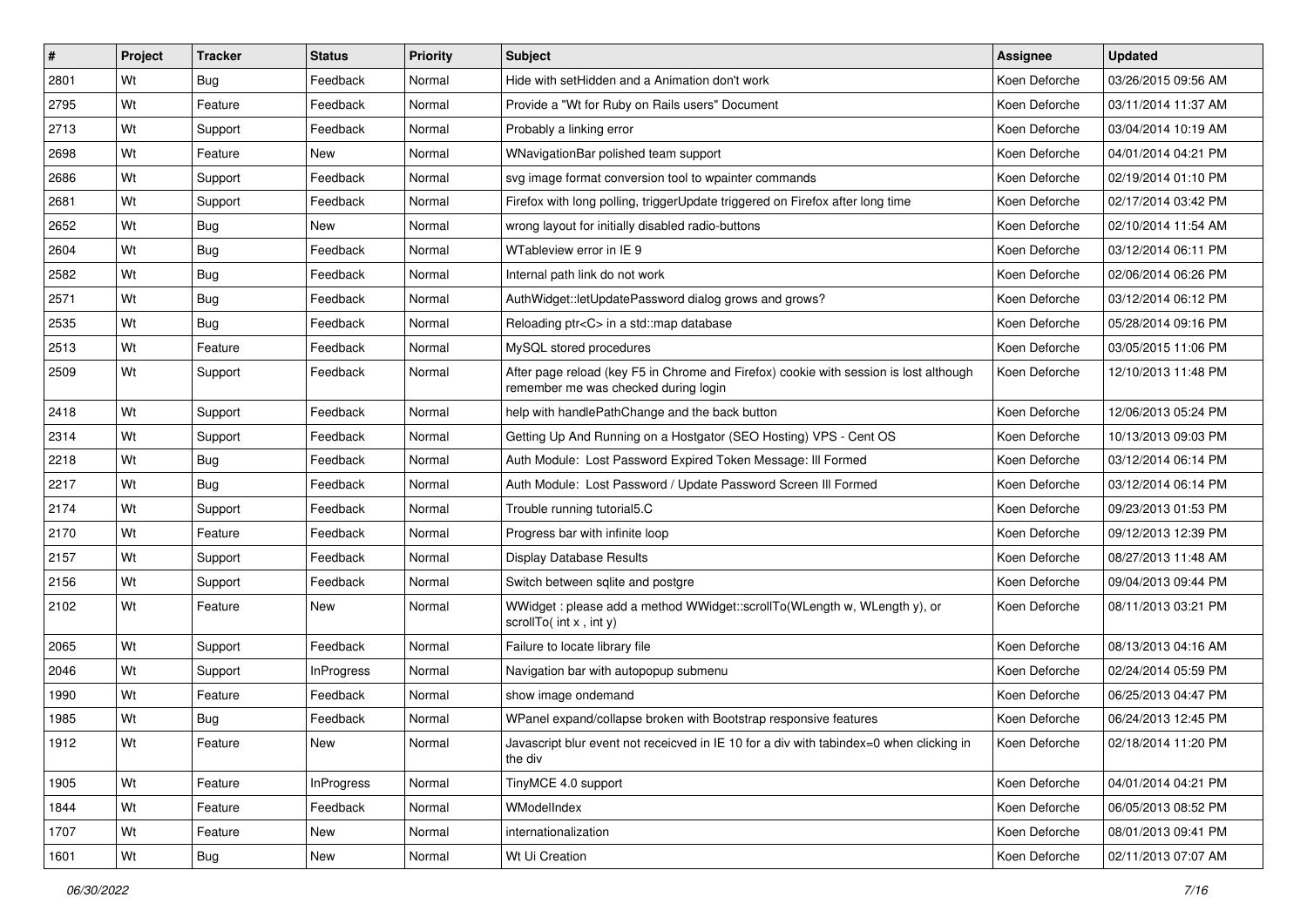| $\vert$ # | Project | <b>Tracker</b> | <b>Status</b>     | <b>Priority</b> | <b>Subject</b>                                                                       | <b>Assignee</b>         | <b>Updated</b>      |
|-----------|---------|----------------|-------------------|-----------------|--------------------------------------------------------------------------------------|-------------------------|---------------------|
| 1522      | Wt      | Bug            | Feedback          | Normal          | [Wt 3.2.2] [Postgresql] statement not recycled after exception while .remove()       | Koen Deforche           | 12/15/2012 10:09 PM |
| 1519      | Wt      | Feature        | Feedback          | Normal          | WPainter:: Image and https                                                           | Koen Deforche           | 12/15/2012 09:57 PM |
| 1490      | Wt      | Feature        | InProgress        | Normal          | WTableView: add option to prevent it from listening on click event                   | Koen Deforche           | 10/22/2012 12:05 PM |
| 1479      | Wt      | <b>Bug</b>     | <b>InProgress</b> | Normal          | [Wt::Dbo] [PostgresSQL] ptr.modify() : clear on collection                           | Koen Deforche           | 03/09/2015 11:47 AM |
| 1449      | Wt      | Bug            | Feedback          | Normal          | Invalid read of size 8                                                               | Koen Deforche           | 11/02/2012 07:47 PM |
| 1396      | Wt      | Bug            | Feedback          | Normal          | configure bug in winst PKG_CHECK_MODULES(libpng                                      | Koen Deforche           | 02/23/2014 01:56 PM |
| 1356      | Wt      | Feature        | <b>InProgress</b> | Normal          | WApplication::bind() protection layer issue                                          | Koen Deforche           | 02/05/2013 10:18 AM |
| 1347      | Wt      | Bug            | <b>InProgress</b> | Normal          | Pasting a control character into a WLineEdit causes lockup                           | Koen Deforche           | 02/24/2014 05:47 PM |
| 1329      | Wt      | Support        | Feedback          | Normal          | Prevent "Back"-Navigation                                                            | Koen Deforche           | 06/21/2012 08:11 AM |
| 1324      | Wt      | Bug            | Feedback          | Normal          | Positioning Issue - Wt::WDialog::positionAt()                                        | Koen Deforche           | 11/01/2012 01:58 PM |
| 1319      | Wt      | Support        | Feedback          | Normal          | WMediaPlayer resources error in 3.2.1                                                | Koen Deforche           | 06/07/2012 04:06 PM |
| 1218      | Wt      | Feature        | New               | Normal          | Url's in header of WStandardItemModel                                                | Koen Deforche           | 04/03/2012 12:14 PM |
| 1205      | Wt      | Feature        | <b>InProgress</b> | Normal          | DEFAULT values (db serverside) for table fields                                      | Koen Deforche           | 10/15/2012 10:56 AM |
| 1201      | Wt      | Feature        | <b>InProgress</b> | Normal          | Initialize WRasterImage from raw data                                                | Koen Deforche           | 10/15/2012 10:55 AM |
| 1138      | Wt      | Feature        | <b>InProgress</b> | Normal          | WInteractWidget for table rows etc.                                                  | Koen Deforche           | 01/24/2012 09:36 AM |
| 1062      | Wt      | Feature        | InProgress        | Normal          | WCompositeWidget::setImplementation is not reftected when Javascript version is used | Koen Deforche           | 11/25/2011 04:31 PM |
| 1049      | Wt      | Feature        | Feedback          | Normal          | preventDefaultAction should be owned by SignalBase?                                  | Koen Deforche           | 11/17/2011 08:53 AM |
| 973       | Wt      | Feature        | Feedback          | Normal          | WSpinBox + WValidator                                                                | Koen Deforche           | 09/23/2011 03:19 PM |
| 965       | Wt      | Feature        | New               | Normal          | ItemIsDirty implementation                                                           | Koen Deforche           | 10/15/2012 10:55 AM |
| 929       | Wt      | Feature        | Feedback          | Normal          | Scrolling DIV on IPHONE and IPAD                                                     | Koen Deforche           | 08/01/2011 10:54 AM |
| 883       | Wt      | Feature        | Feedback          | Normal          | <b>WDateTime: local time</b>                                                         | Koen Deforche           | 07/15/2011 12:26 AM |
| 875       | Wt      | Feature        | Feedback          | Normal          | container to catch signals                                                           | Koen Deforche           | 08/25/2011 11:50 AM |
| 841       | Wt      | Bug            | New               | Normal          | exposedSignals_ does not track id changes                                            | Koen Deforche           | 06/16/2011 02:53 PM |
| 630       | Wt      | <b>Bug</b>     | Feedback          | Normal          | WTreeView, WTableView improvements                                                   | Koen Deforche           | 12/20/2010 03:31 PM |
| 556       | Wt      | Feature        | New               | Normal          | WGoogleMap markers customization                                                     | Koen Deforche           | 10/11/2010 02:26 PM |
| 456       | Wt      | Feature        | New               | Normal          | WSharedProxyModel: share abstract item models between applications                   | Koen Deforche           | 11/21/2012 03:30 PM |
| 373       | Wt      | Bug            | New               | Normal          | Wt Loading Indicator reentrant emit                                                  | Koen Deforche           | 05/25/2010 01:33 PM |
| 299       | Wt      | Feature        | New               | Normal          | WCaptcha needed                                                                      | Koen Deforche           | 02/16/2010 11:49 AM |
| 272       | Wt      | Feature        | New               | Normal          | WLogger lacks file rerouting and file joint logging                                  | Koen Deforche           | 01/18/2010 10:45 PM |
| 206       | Wt      | Feature        | New               | Normal          | Provided access to sanitized argc and argv values in WEnvironment                    | Koen Deforche           | 12/10/2009 02:12 PM |
| 5768      | Wt      | Feature        | New               | Normal          | CMake: Export Wt package                                                             | Konstantin<br>Podsvirov | 09/13/2017 12:07 PM |
| 9106      | Wt      | Bug            | <b>InProgress</b> | Normal          | Wt with websockets can leak WebRequests and file descriptors at session exit         | Korneel Dumon           | 03/10/2022 04:34 PM |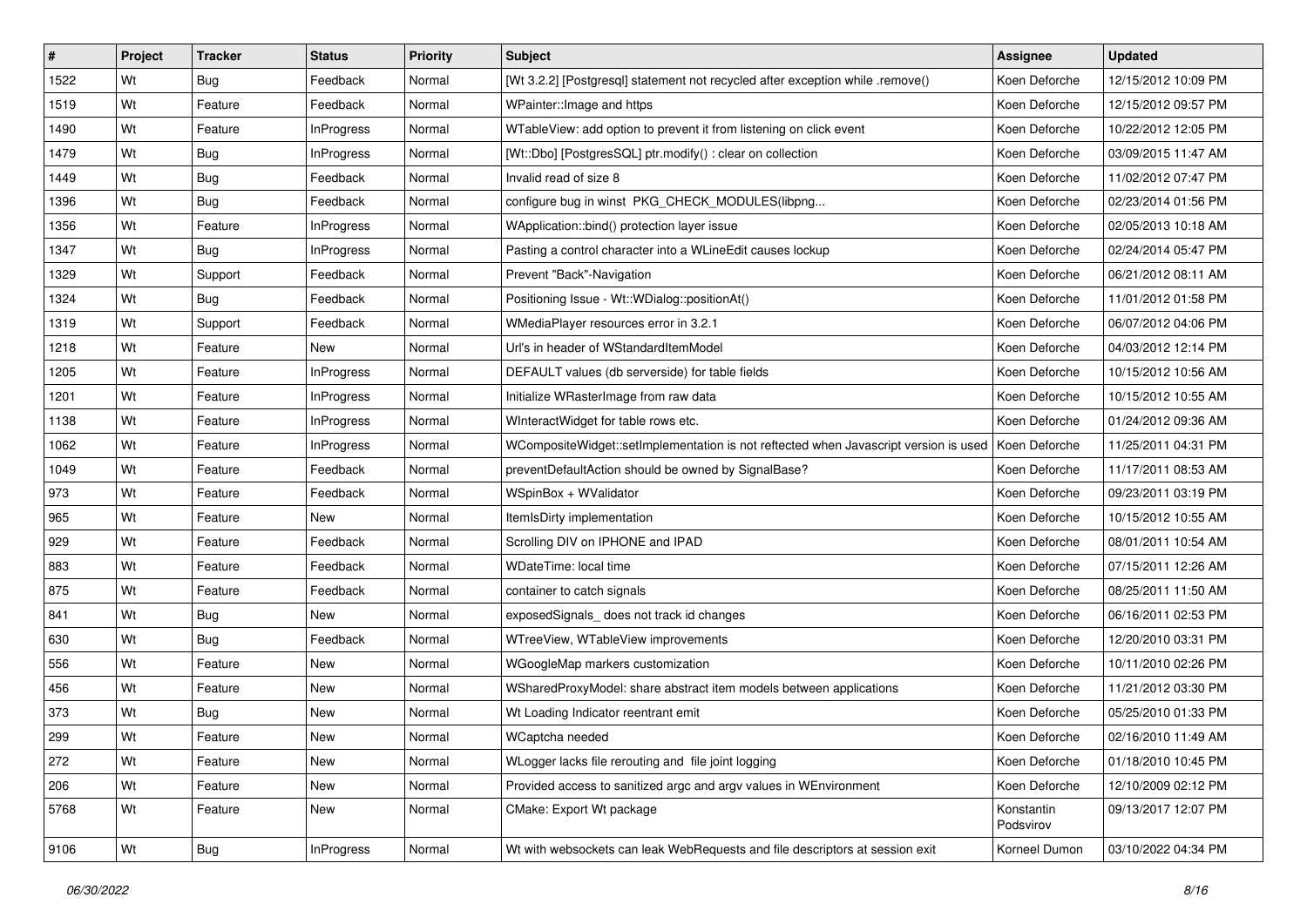| ∦     | Project | <b>Tracker</b> | <b>Status</b>     | <b>Priority</b> | Subject                                                                                                       | <b>Assignee</b>       | <b>Updated</b>      |
|-------|---------|----------------|-------------------|-----------------|---------------------------------------------------------------------------------------------------------------|-----------------------|---------------------|
| 8732  | Wt      | Support        | New               | Normal          | Continuous Plotting of Live data on WCartesianChart                                                           | Korneel Dumon         | 07/06/2021 05:38 PM |
| 8005  | Wt      | Feature        | New               | Normal          | Custom Query in DBO                                                                                           | Korneel Dumon         | 01/28/2021 10:18 AM |
| 7740  | Wt      | Support        | New               | Normal          | setValueStyleClass has no visual effect                                                                       | Korneel Dumon         | 04/13/2021 12:16 PM |
| 6348  | Wt      | Support        | New               | Normal          | Wt::WFileUpload::setDisplayWidget                                                                             | Korneel Dumon         | 05/02/2018 05:37 PM |
| 6160  | Wt      | Feature        | <b>InProgress</b> | Normal          | WFileDropWidget fallback to WFileUpload for mobile                                                            | Korneel Dumon         | 11/22/2017 10:09 AM |
| 3244  | Wt      | <b>Bug</b>     | New               | Normal          | Add example using Twitter Bootstrap 3 grid layout                                                             | Korneel Dumon         | 06/04/2014 07:53 PM |
| 3266  | Wt      | Bug            | Feedback          | Normal          | can not set new layout                                                                                        | Michael Vilsker       | 06/25/2014 02:44 PM |
| 2861  | Wt      | Bug            | Feedback          | Normal          | Mysql And MariaDB Query And Tuple                                                                             | Michael Vilsker       | 05/27/2014 04:29 PM |
| 5597  | Wt      | Bug            | <b>InProgress</b> | Normal          | setTransient on WPopupWidget not effective on iOS                                                             | Michiel Derhaeg       | 04/03/2017 03:35 PM |
| 6070  | Wt      | Feature        | <b>New</b>        | Normal          | HTML5 geolocation                                                                                             | Osman Zakir           | 10/29/2017 03:41 PM |
| 6069  | Wt      | Feature        | New               | Normal          | Google Maps geolocation API                                                                                   | Osman Zakir           | 10/28/2017 11:43 PM |
| 5943  | Wt      | Support        | New               | Normal          | Tutorials and Documentation - If possible, please improve                                                     | Osman Zakir           | 09/21/2017 05:42 PM |
| 5755  | Wt      | Feature        | New               | Normal          | Google Maps geolocation API                                                                                   | Osman Zakir           | 06/08/2017 02:00 PM |
| 1825  | Wt      | Feature        | InProgress        | Normal          | Stream webcam video with WMediaPlayer                                                                         | Pieter Verberck       | 06/06/2013 01:14 PM |
| 10578 | Wt      | <b>Bug</b>     | New               | Normal          | WCalendar is not updated when changing a WDateEdit's validator                                                | <b>Roel Standaert</b> | 06/30/2022 12:42 PM |
| 10362 | Wt      | <b>Bug</b>     | Resolved          | Normal          | WPanel::setCollapsed segfaults with WBootstrap5Theme                                                          | Roel Standaert        | 06/28/2022 12:29 PM |
| 10348 | Wt      | Bug            | Resolved          | Normal          | Postgres: reentrant statement use with bound parameters results in "Binding too many<br>parameters" exception | Roel Standaert        | 06/28/2022 12:29 PM |
| 10341 | Wt      | Bug            | Resolved          | Normal          | JavaScript validators don't take input mask into account                                                      | Roel Standaert        | 06/28/2022 12:29 PM |
| 10254 | Wt      | Improvements   | Resolved          | Normal          | Remove Skia                                                                                                   | Roel Standaert        | 05/11/2022 12:28 PM |
| 10248 | Wt      | Improvements   | Resolved          | Normal          | Bite the bullet and purge tabs from Wt source code                                                            | Roel Standaert        | 05/30/2022 08:59 AM |
| 10019 | Wt      | Bug            | Resolved          | Normal          | Follow up issue for issue #9922: Empty server pushes are not properly discarded                               | Roel Standaert        | 05/11/2022 12:28 PM |
| 9861  | Wt      | Feature        | Resolved          | Normal          | Build wtwithqt with Qt 6                                                                                      | Roel Standaert        | 06/28/2022 04:52 PM |
| 9596  | Wt      | <b>Bug</b>     | InProgress        | Normal          | Possible regression with Wt Dbo floating-point precision (Postgres backend)                                   | Roel Standaert        | 03/10/2022 03:23 PM |
| 9595  | Wt      | Bug            | <b>InProgress</b> | Normal          | Consider improvements to Wt Dbo floating-point round-trip/precision (Postgres<br>backend)                     | Roel Standaert        | 03/10/2022 03:24 PM |
| 8801  | Wt      | Improvements   | InProgress        | Normal          | Adopt a policy for the minimum version of main dependencies                                                   | Roel Standaert        | 03/10/2022 03:24 PM |
| 7687  | Wt      | Bug            | Feedback          | Normal          | OIDC example not redirecting to authorization endpoint with Javascript enabled                                | <b>Roel Standaert</b> | 06/22/2021 10:21 AM |
| 7228  | Wt      | Feature        | <b>InProgress</b> | Normal          | Mobile Usability for TimeEdit & DateEdit                                                                      | Roel Standaert        | 06/29/2022 02:03 PM |
| 7054  | Wt      | <b>Bug</b>     | InProgress        | Normal          | WTableView can lose synchronization during resize and display "Loading" when data is<br>available             | <b>Roel Standaert</b> | 05/31/2019 09:51 AM |
| 6722  | Wt      | <b>Bug</b>     | New               | Normal          | high number of bar charts failure                                                                             | Roel Standaert        | 11/12/2018 05:10 PM |
| 6213  | Wt      | <b>Bug</b>     | New               | Normal          | bootstrap progress-bar does not update correctly                                                              | Roel Standaert        | 01/22/2018 12:48 PM |
| 6028  | Wt      | Bug            | New               | Normal          | ItemIsXHTMLText flag in WAbstractChartModel causes crash when chart is rendered                               | Roel Standaert        | 10/19/2017 08:33 PM |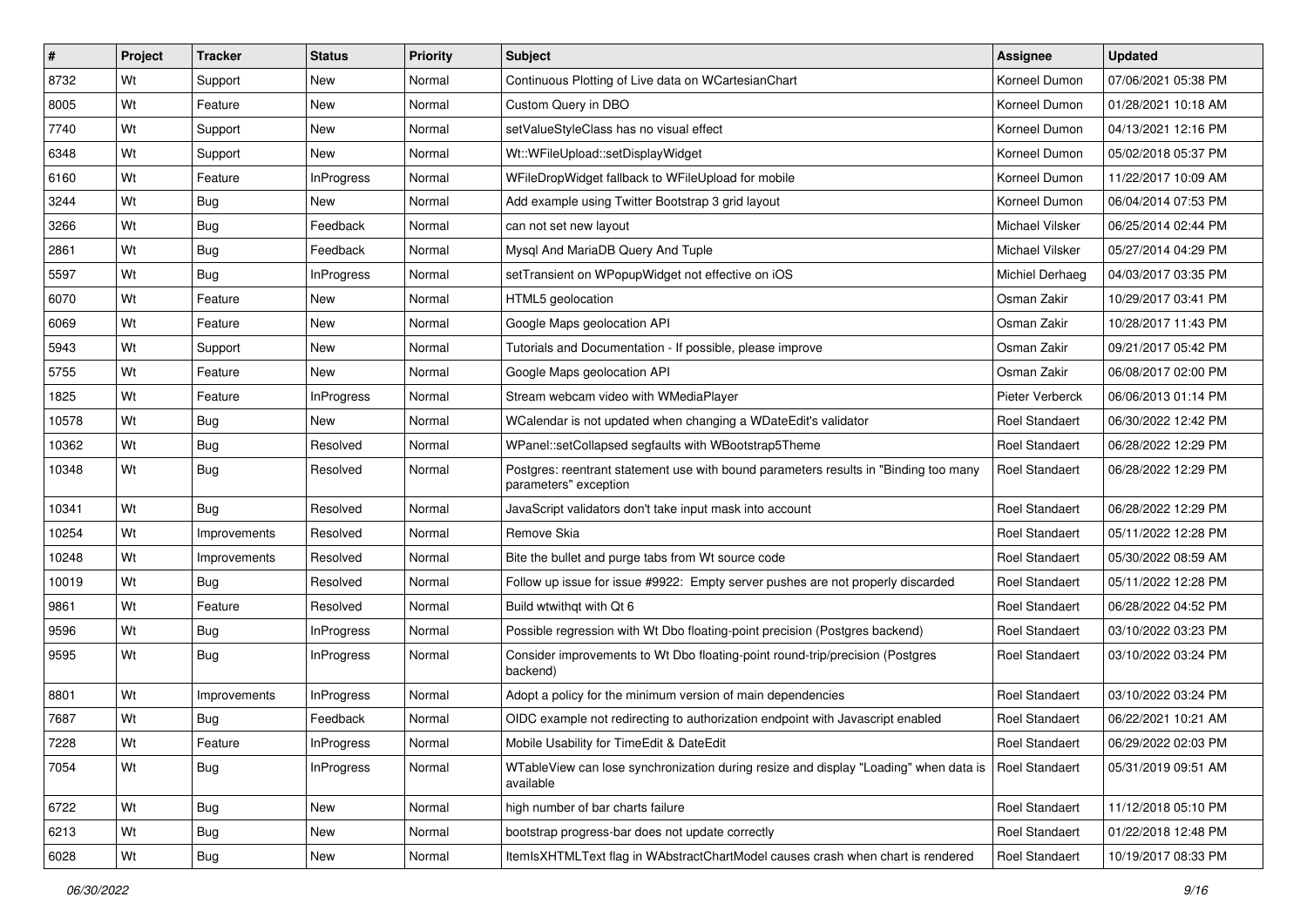| #     | Project | <b>Tracker</b> | <b>Status</b>     | <b>Priority</b> | Subject                                                                                             | <b>Assignee</b>      | <b>Updated</b>      |
|-------|---------|----------------|-------------------|-----------------|-----------------------------------------------------------------------------------------------------|----------------------|---------------------|
| 5649  | Wt      | Feature        | New               | Normal          | Add an API to WIOService to cancel scheduled tasks                                                  | Roel Standaert       | 04/11/2017 01:26 PM |
| 5559  | Wt      | <b>Bug</b>     | Feedback          | Normal          | Server push - concurrency issue                                                                     | Roel Standaert       | 01/16/2018 02:41 PM |
| 4981  | Wt      | Support        | New               | Normal          | WTreeView + multiline items                                                                         | Roel Standaert       | 02/21/2018 04:37 PM |
| 4974  | Wt      | Bug            | Feedback          | Normal          | WLoadingIndicator does not show up when using WebSockets                                            | Roel Standaert       | 04/03/2017 10:57 AM |
| 4948  | Wt      | Feature        | <b>InProgress</b> | Normal          | WPanel collapse icons hard coded                                                                    | Roel Standaert       | 07/05/2016 02:04 PM |
| 4936  | Wt      | <b>Bug</b>     | Feedback          | Normal          | Dbo backend reconnect and reentract statement exception                                             | Roel Standaert       | 07/13/2016 05:36 PM |
| 4923  | Wt      | <b>Bug</b>     | Feedback          | Normal          | WLineEdit                                                                                           | Roel Standaert       | 06/16/2016 12:44 PM |
| 4890  | Wt      | Support        | Feedback          | Normal          | Scrolling many WPaintedWidgets and chrome 50 performance regression                                 | Roel Standaert       | 06/27/2016 12:33 PM |
| 4516  | Wt      | Bug            | Feedback          | Normal          | WFileUpload not redering on IE & Edge                                                               | Roel Standaert       | 10/29/2015 05:19 PM |
| 4380  | Wt      | Feature        | <b>InProgress</b> | Normal          | WTableView: support for multiple column sorting                                                     | Roel Standaert       | 11/10/2016 12:01 AM |
| 8508  | Wt      | Feature        | New               | Normal          | Use $C_{++20}$ 's time zone support in std:: chrono by default if supported.                        | ruben kindt          | 09/03/2021 03:51 PM |
| 7986  | Wt      | Feature        | New               | Normal          | Consider optimizing updates by only changing changed form values?                                   | ruben kindt          | 09/14/2021 09:45 AM |
| 10543 | Wt      | Bug            | Resolved          | Normal          | Missing timeout default initialization in FixedSqlConnectionPool                                    | Steven Köhler        | 06/28/2022 12:29 PM |
| 10483 | Wt      | Bug            | Resolved          | Normal          | Possible segmentation fault in WebSession during application creation                               | Steven Köhler        | 06/28/2022 12:29 PM |
| 10482 | Wt      | <b>Bug</b>     | Resolved          | Normal          | Wt creates invalid HTML/CSS                                                                         | Steven Köhler        | 06/28/2022 12:29 PM |
| 3541  | Wt      | Feature        | Feedback          | Normal          | [http] Missing HTTP status                                                                          | <b>Thomas Saquet</b> | 09/01/2014 06:30 PM |
| 5963  | Wt      | Support        | New               | Normal          | HTTPS server in wthttpd - Error: failed to select ciphers for cipher list                           | Wim Dumon            | 10/03/2017 07:40 PM |
| 5643  | Wt      | Feature        | New               | Normal          | Consider suppressing some VC++ warnings to have a cleaner build output                              | Wim Dumon            | 04/07/2017 06:10 PM |
| 5324  | Wt      | <b>Bug</b>     | New               | Normal          | Win32 binary releases: include .lib files for openssl                                               | Wim Dumon            | 10/06/2016 12:56 AM |
| 5256  | Wt      | Bug            | New               | Normal          | Linking errors with Pre-built binaries for Visual Studio                                            | Wim Dumon            | 09/09/2016 05:46 PM |
| 3884  | Wt      | <b>Bug</b>     | <b>New</b>        | Normal          | server-side PNG and UTF-8                                                                           | Wim Dumon            | 03/09/2015 07:20 PM |
| 3786  | Wt      | Bug            | <b>InProgress</b> | Normal          | Wt: fatal error: error executing prepared statement Lost connection to MySQL server<br>during query | Wim Dumon            |                     |
| 3738  | Wt      | Bug            | New               | Normal          | Wt fails to compile WIOService with Cygwin                                                          | Wim Dumon            | 03/02/2015 11:41 AM |
| 3707  | Wt      | Support        | Feedback          | Normal          | I don't know why I'm getting: [error] "Wt: decodeSignal(): signal 's7' not exposed"                 | Wim Dumon            | 05/26/2017 09:46 PM |
| 3654  | Wt      | Support        | <b>InProgress</b> | Normal          | Unhandled exception occurs when running some Wt example as ISAPI in IIS 8.                          | Wim Dumon            | 04/22/2016 05:06 AM |
| 3645  | Wt      | Support        | New               | Normal          | i want to compile wt, and use wtdbomysql,but an error occurred                                      | Wim Dumon            | 11/05/2014 10:52 AM |
| 3606  | Wt      | Feature        | InProgress        | Normal          | Make WGLWidget interface as identical as possible to Qt's QGLWidget                                 | Wim Dumon            | 11/12/2014 05:45 PM |
| 3572  | Wt      | <b>Bug</b>     | Feedback          | Normal          | wt_3.3.3 failed to compile Ddo::mysqlend for supporting the newest version of MySQL                 | Wim Dumon            | 10/06/2014 12:16 PM |
| 3556  | Wt      | Bug            | <b>InProgress</b> | Normal          | incorrect link library for libhpdfd.dll in Wt-3.3.3-msvs2010-Windows-x86-SDK                        | Wim Dumon            | 09/09/2014 09:12 PM |
| 3552  | Wt      | <b>Bug</b>     | Feedback          | Normal          | Can't get the input of a WTextArea when the user copy and paste a very long text into it            | Wim Dumon            | 10/15/2014 01:52 PM |
| 3547  | Wt      | Bug            | New               | Normal          | Double Clicking the Navbar Toggle Button Causes Menu Toggle to Fail                                 | Wim Dumon            | 08/26/2014 09:44 PM |
| 3537  | Wt      | Support        | <b>InProgress</b> | Normal          | <b>Client SSL Intermittently Works</b>                                                              | Wim Dumon            | 10/15/2014 12:23 AM |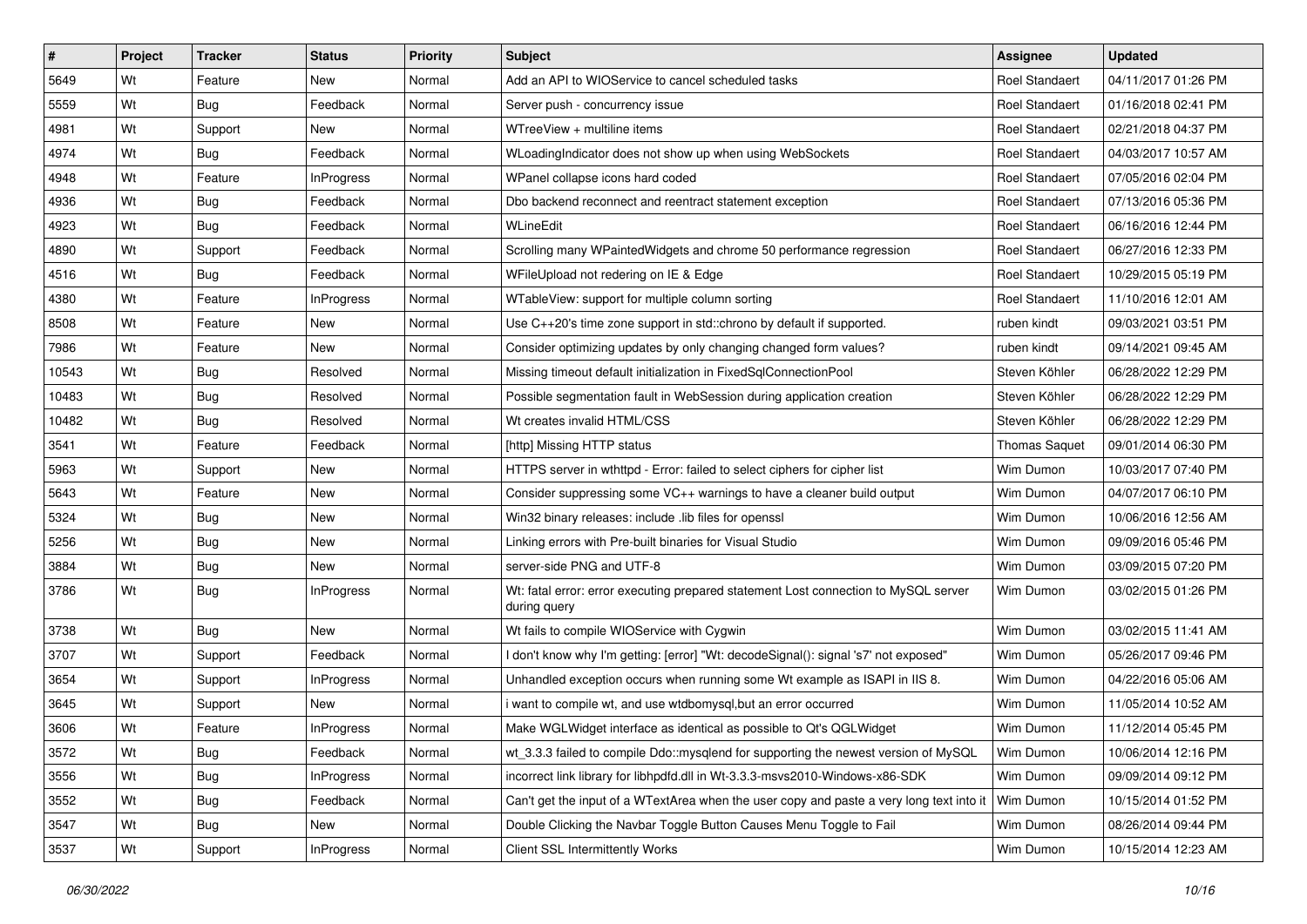| $\vert$ # | Project | <b>Tracker</b> | <b>Status</b>     | <b>Priority</b> | <b>Subject</b>                                                                                       | <b>Assignee</b> | <b>Updated</b>      |
|-----------|---------|----------------|-------------------|-----------------|------------------------------------------------------------------------------------------------------|-----------------|---------------------|
| 2901      | Wt      | Bug            | Feedback          | Normal          | Application sessions are not always terminated cleanly                                               | Wim Dumon       | 05/27/2014 04:29 PM |
| 2896      | Wt      | Bug            | New               | Normal          | Delete the pointer for WFileResource after download finish                                           | Wim Dumon       | 05/27/2014 04:29 PM |
| 2746      | Wt      | Bug            | New               | Normal          | WTagCloud                                                                                            | Wim Dumon       | 03/10/2014 06:49 PM |
| 2714      | Wt      | Feature        | Feedback          | Normal          | [PROJECT] Issues should contain links to the relevant repository-commit                              | Wim Dumon       | 02/27/2014 06:24 PM |
| 2700      | Wt      | Support        | Feedback          | Normal          | Memory leaks diagnose                                                                                | Wim Dumon       | 02/24/2014 05:45 PM |
| 2627      | Wt      | Bug            | Feedback          | Normal          | MySQL UTF8 problem                                                                                   | Wim Dumon       | 02/05/2014 06:01 PM |
| 2624      | Wt      | Support        | Feedback          | Normal          | QT (QImage Save Function not working in iis server)                                                  | Wim Dumon       | 02/05/2014 06:02 PM |
| 2606      | Wt      | Bug            | Feedback          | Normal          | DashLine is not working when used as a style of WPen:                                                | Wim Dumon       | 02/05/2014 06:02 PM |
| 2353      | Wt      | Feature        | Feedback          | Normal          | Load certificate and private key from a X509 object and EVP_PKEY object                              | Wim Dumon       | 10/23/2013 03:18 PM |
| 2305      | Wt      | Feature        | New               | Normal          | Qt3D                                                                                                 | Wim Dumon       | 11/11/2014 05:25 PM |
| 2203      | Wt      | <b>Bug</b>     | Feedback          | Normal          | cmath round problem                                                                                  | Wim Dumon       | 09/16/2013 10:30 PM |
| 2202      | Wt      | Feature        | Feedback          | Normal          | Parent WObject parameter in WTimer single shot function                                              | Wim Dumon       | 09/16/2013 10:29 PM |
| 2195      | Wt      | Support        | <b>InProgress</b> | Normal          | Popup MessageBox fails in NavigationBar Widget                                                       | Wim Dumon       | 02/19/2014 12:55 AM |
| 1991      | Wt      | Support        | Feedback          | Normal          | WT in QTCreator Windows                                                                              | Wim Dumon       | 07/10/2013 01:08 AM |
| 1989      | Wt      | Support        | <b>InProgress</b> | Normal          | Please consider releasing Dbo with more permissive (LGPL, MIT, BSD) license                          | Wim Dumon       | 09/15/2014 03:26 PM |
| 1810      | Wt      | Support        | Feedback          | Normal          | <b>Build Error</b>                                                                                   | Wim Dumon       | 04/04/2013 09:15 AM |
| 1361      | Wt      | Feature        | <b>InProgress</b> | Normal          | Add native persistence/serialization to Widgets                                                      | Wim Dumon       | 07/31/2013 01:18 PM |
| 490       | Wt      | Feature        | <b>InProgress</b> | Normal          | Provide progress information for file uploads                                                        | Wim Dumon       | 11/12/2010 09:54 AM |
| 470       | Wt      | Feature        | <b>InProgress</b> | Normal          | please add python binding                                                                            | Wim Dumon       | 07/31/2013 12:33 PM |
| 4855      | Wt      | Support        | Feedback          | Normal          | drawText issue                                                                                       | Yoika Ghysens   | 05/24/2016 02:07 PM |
| 4733      | Wt      | Bug            | Feedback          | Normal          | WSuggestionPopup does not fire WFormWidget 'changed' signal                                          | Yoika Ghysens   | 05/03/2016 12:20 PM |
| 10566     | Wt      | Improvements   | New               | Normal          | Modernize CMake                                                                                      |                 | 06/28/2022 04:43 PM |
| 10512     | Wt      | Bug            | New               | Normal          | After the model is reset, elements in WTreeView no longer respect the disabled status<br>of the view |                 | 06/21/2022 01:22 PM |
| 10507     | Wt      | Bug            | New               | Normal          | Memory Leaks and Memory Access errors in WT 4.7.2                                                    |                 | 06/17/2022 01:09 PM |
| 10488     | Wt      | Bug            | Review            | Normal          | no more keepAlive sent after long polling error                                                      |                 | 06/14/2022 08:52 AM |
| 10485     | Wt      | Bug            | New               | Normal          | Cannot build on macos                                                                                |                 | 06/13/2022 03:23 PM |
| 10382     | Wt      | Improvements   | New               | Normal          | Allow different upload mechanism for WFileDropWidget                                                 |                 | 05/19/2022 08:51 AM |
| 10364     | Wt      | Feature        | <b>New</b>        | Normal          | WBootstrap5Theme: re-add support for collapsible WPanel?                                             |                 | 05/16/2022 04:28 PM |
| 10356     | Wt      | <b>Bug</b>     | New               | Normal          | The "resizable" property of a WDialog cannot be reset                                                |                 | 05/16/2022 01:59 PM |
| 10354     | Wt      | Support        | Feedback          | Normal          | WDateEdit\WDatePicker cast bug                                                                       |                 | 06/30/2022 12:26 PM |
| 10303     | Wt      | Improvements   | New               | Normal          | WTemplate: support extra args as attributes                                                          |                 | 05/06/2022 09:09 PM |
| 10294     | Wt      | <b>Bug</b>     | New               | Normal          | Wt-auth-login using outdated css                                                                     |                 | 05/04/2022 09:51 PM |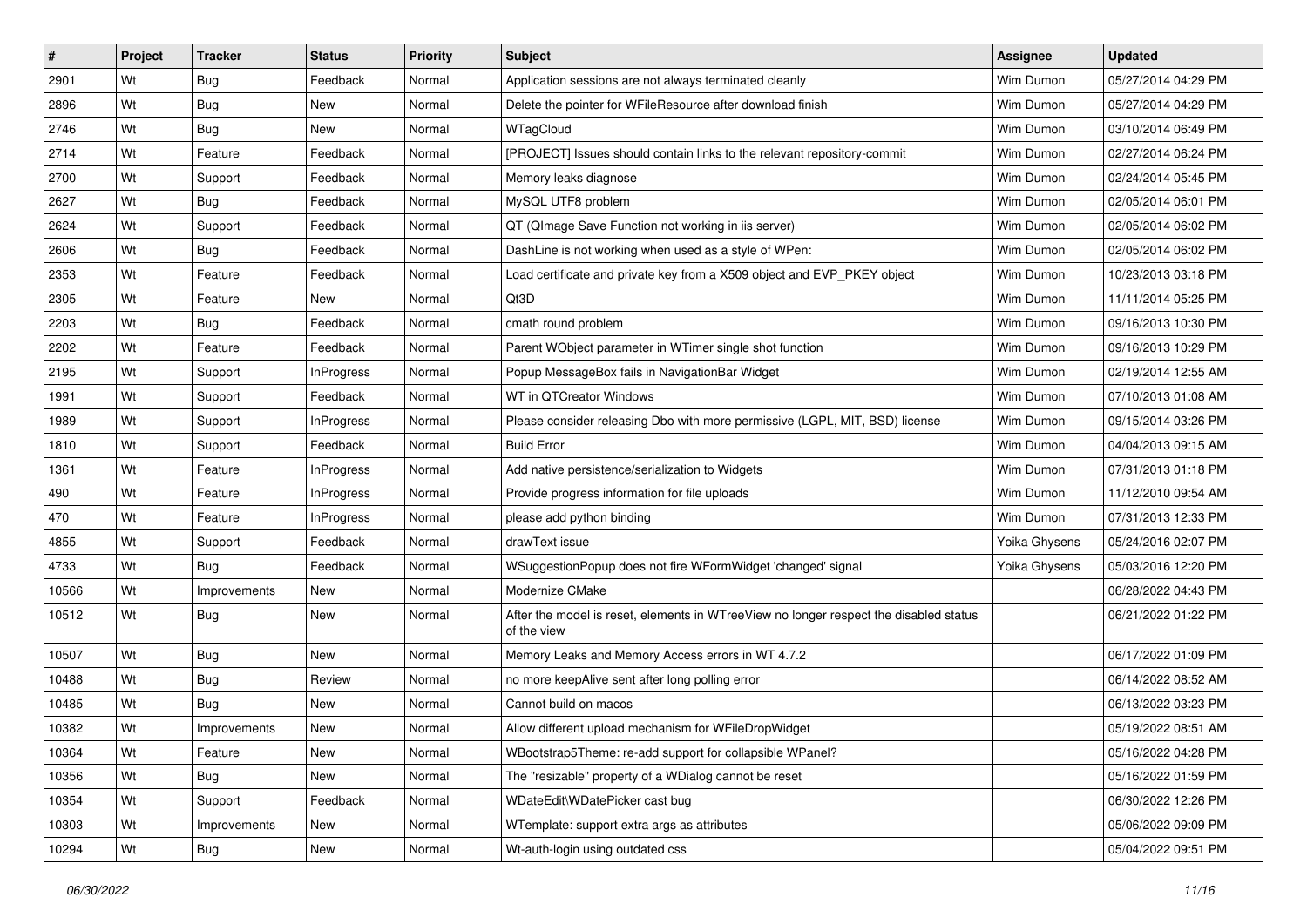| ∦     | Project | <b>Tracker</b> | <b>Status</b> | <b>Priority</b> | <b>Subject</b>                                                                                    | <b>Assignee</b> | <b>Updated</b>      |
|-------|---------|----------------|---------------|-----------------|---------------------------------------------------------------------------------------------------|-----------------|---------------------|
| 10288 | Wt      | Bug            | New           | Normal          | Bootstrap5: widget manually stylized with only "btn" is being appended "btn<br>btn-secondary"     |                 | 05/03/2022 11:25 PM |
| 10238 | Wt      | <b>Bug</b>     | New           | Normal          | The tristate checkbox updates its state too late after being clicked                              |                 | 04/25/2022 10:20 AM |
| 10211 | Wt      | <b>Bug</b>     | New           | Normal          | The order of states when clicking the tristate checkbox is wrong initially                        |                 | 04/20/2022 03:17 PM |
| 10196 | Wt      | Bug            | New           | Normal          | doJavaScript() unexpected behavior                                                                |                 | 04/19/2022 04:47 PM |
| 10179 | Wt      | Bug            | New           | Normal          | Bootstrap 5: incorrect style classes set in drop down menus                                       |                 | 04/14/2022 09:24 PM |
| 10137 | Wt      | Improvements   | New           | Normal          | Uncaught exceptions in handleRequest crash the application                                        |                 | 04/08/2022 11:59 AM |
| 10136 | Wt      | Bug            | New           | Normal          | WebRenderer::serveError leaks error details to end user                                           |                 | 04/08/2022 11:33 AM |
| 10020 | Wt      | Bug            | New           | Normal          | Questionable setOverflow(Overflow::Hidden) in WStackedWidget (bootstrap5)                         |                 | 03/28/2022 02:07 PM |
| 9939  | Wt      | Feature        | New           | Normal          | Consider exposing configuration as an API                                                         |                 | 03/16/2022 07:53 AM |
| 9938  | Wt      | <b>Bug</b>     | Review        | Normal          | Close button not displayed correctly in dialog in Bootstrap 5                                     |                 | 03/24/2022 08:58 AM |
| 9923  | Wt      | Bug            | Review        | Normal          | WFileDropWidget dropcover style added while not accepting drops                                   |                 | 03/22/2022 02:56 PM |
| 9881  | Wt      | Support        | New           | Normal          | Using bootstrap 5                                                                                 |                 | 03/07/2022 04:32 PM |
| 9864  | Wt      | Bug            | New           | Normal          | Wt::Signal doesn't properly bind to function object with 4 or more arguments                      |                 | 03/04/2022 12:06 PM |
| 9836  | Wt      | Support        | <b>New</b>    | Normal          | WLineEdit font size                                                                               |                 | 03/01/2022 10:06 PM |
| 9811  | Wt      | Bug            | New           | Normal          | Run problem                                                                                       |                 | 03/07/2022 10:23 PM |
| 9745  | Wt      | Feature        | New           | Normal          | Dbo: LRU prepared statement cache                                                                 |                 | 02/14/2022 04:53 PM |
| 9728  | Wt      | Bug            | New           | Normal          | WSuggestionPopup may be truncated by parent widget if the parent has vertical<br>scrollbar        |                 | 02/08/2022 02:32 PM |
| 9725  | Wt      | Feature        | New           | Normal          | Add manual multi-threading support                                                                |                 | 02/08/2022 11:08 PM |
| 9700  | Wt      | Support        | New           | Normal          | Log Y-Axis on WCartesianChart not displaying expected tick labels                                 |                 | 02/04/2022 02:18 PM |
| 9678  | Wt      | <b>Bug</b>     | <b>New</b>    | Normal          | Crash in Wt::Dbo if we clear a collection and add an item.                                        |                 | 02/10/2022 10:40 AM |
| 9644  | Wt      | Bug            | New           | Normal          | Chart legend formatting                                                                           |                 | 01/24/2022 12:52 PM |
| 9622  | Wt      | <b>Bug</b>     | New           | Normal          | Wrong positioning of the WPopupMenu                                                               |                 | 01/17/2022 02:57 PM |
| 9615  | Wt      | <b>Bug</b>     | New           | Normal          | Missing handling of drop event in WAbstractProxyModel and WStandardItemModel                      |                 | 01/13/2022 01:48 PM |
| 9589  | Wt      | Bug            | New           | Normal          | Wt does not always show the indicator between the rows if dropping on an item is also<br>allowed. |                 | 01/25/2022 03:19 PM |
| 9556  | Wt      | Bug            | New           | Normal          | Cannot hide widgets with bootstrap5 d-* classes                                                   |                 | 01/01/2022 09:25 PM |
| 9506  | Wt      | Bug            | New           | Normal          | Cannot move callbacks                                                                             |                 | 12/15/2021 06:02 PM |
| 9493  | Wt      | Feature        | New           | Normal          | Make Wt bindable                                                                                  |                 | 12/14/2021 09:28 PM |
| 9467  | Wt      | Support        | New           | Normal          | Loading background                                                                                |                 | 12/08/2021 03:29 PM |
| 9442  | Wt      | Feature        | Review        | Normal          | Wt::Dbo::Query suggestions                                                                        |                 | 03/10/2022 02:57 PM |
| 9422  | Wt      | <b>Bug</b>     | New           | Normal          | Probable bug in Chart Axis                                                                        |                 | 12/01/2021 02:47 AM |
| 9421  | Wt      | Support        | New           | Normal          | WGoogleMap addlconMarker                                                                          |                 | 12/08/2021 03:35 PM |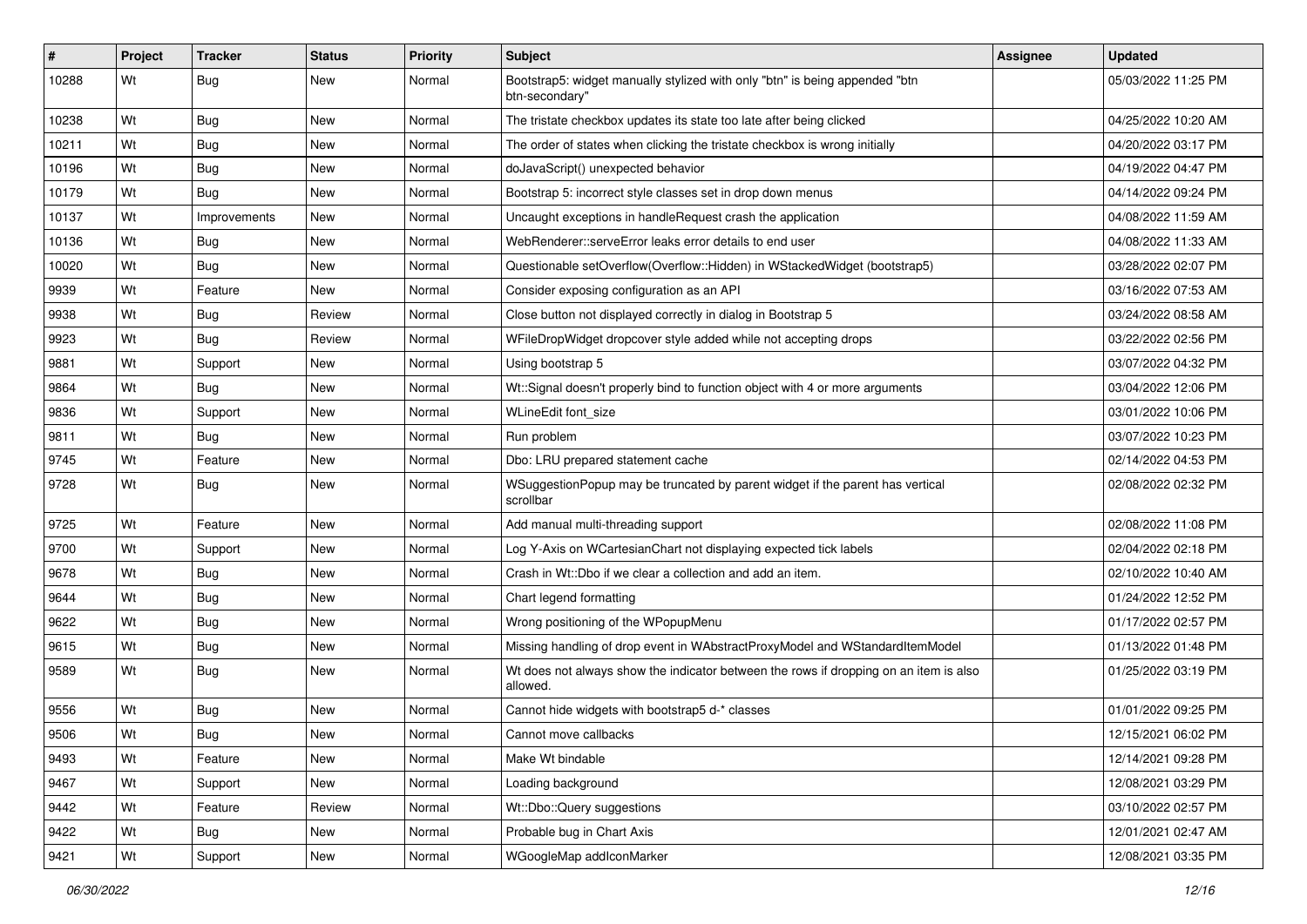| $\vert$ # | Project | <b>Tracker</b> | <b>Status</b>     | <b>Priority</b> | Subject                                                                                           | <b>Assignee</b> | <b>Updated</b>      |
|-----------|---------|----------------|-------------------|-----------------|---------------------------------------------------------------------------------------------------|-----------------|---------------------|
| 9350      | Wt      | Improvements   | New               | Normal          | Allow for customization of Bootstrap 5 theme                                                      |                 | 03/10/2022 03:22 PM |
| 9343      | Wt      | Improvements   | <b>New</b>        | Normal          | (How to) Add switch widget to Wt                                                                  |                 | 11/16/2021 02:57 PM |
| 9328      | Wt      | Bug            | Review            | Normal          | Strange XHTML ToolTip positioning                                                                 |                 | 03/10/2022 03:35 PM |
| 9295      | Wt      | Bug            | New               | Normal          | Wt::WMenuItem SetIcon not working                                                                 |                 | 11/30/2021 11:27 AM |
| 9284      | Wt      | Bug            | New               | Normal          | WTableView does not layout correctly when inside a WTabWidget                                     |                 | 03/09/2022 03:49 PM |
| 9265      | Wt      | Bug            | New               | Normal          | WBorderLayout documentation error                                                                 |                 | 03/10/2022 03:23 PM |
| 9241      | Wt      | Improvements   | New               | Normal          | Support multiple Reply-To addresses inside Wt::Mail::Message                                      |                 | 10/20/2021 04:38 PM |
| 9207      | Wt      | Improvements   | New               | Normal          | Follow up on Bootstrap 5 theme                                                                    |                 | 03/10/2022 03:25 PM |
| 9115      | Wt      | Improvements   | New               | Normal          | Set the version in WBootstrapTheme C'tor                                                          |                 | 10/11/2021 06:09 PM |
| 9107      | Wt      | Improvements   | <b>New</b>        | Normal          | New overloaded C'tor for Wt::Auth::PasswordVerifier                                               |                 | 09/27/2021 06:23 PM |
| 9088      | Wt      | <b>Bug</b>     | <b>New</b>        | Normal          | Http::Message copy assignment missing                                                             |                 | 09/22/2021 11:10 AM |
| 9078      | Wt      | Bug            | New               | Normal          | MySql backend c'tor dbhost parameter is passed by value instead of reference.                     |                 | 09/20/2021 06:36 PM |
| 9076      | Wt      | Bug            | Review            | Normal          | Opening popup (calendar) of Wt::WDateEdit fails in Widgetset mode on first render.                |                 | 03/10/2022 04:32 PM |
| 9063      | Wt      | Feature        | New               | Normal          | ClickHouse DBO Backend                                                                            |                 | 09/14/2021 12:29 PM |
| 9055      | Wt      | Bug            | New               | Normal          | DB2 support                                                                                       |                 | 09/09/2021 04:43 PM |
| 9046      | Wt      | Improvements   | New               | Normal          | WServer::post() and strand                                                                        |                 | 09/08/2021 01:52 AM |
| 9039      | Wt      | Bug            | New               | Normal          | Wt::WDateTime::toLocalDateTime not working                                                        |                 | 09/17/2021 12:13 PM |
| 8781      | Wt      | Improvements   | New               | Normal          | Document that the unload event is not guaranteed                                                  |                 | 03/10/2022 03:25 PM |
| 8760      | Wt      | Bug            | Review            | Normal          | Wt::Auth: resend activation mail                                                                  |                 | 03/10/2022 03:20 PM |
| 8759      | Wt      | Feature        | <b>InProgress</b> | Normal          | Add a WDateTimeEdit                                                                               |                 | 03/10/2022 03:30 PM |
| 8757      | Wt      | Improvements   | New               | Normal          | Setting position of WDialog                                                                       |                 | 07/01/2021 10:02 AM |
| 8730      | Wt      | Bug            | <b>New</b>        | Normal          | Unexpected "order by (SELECT NULL)" when setting a limit                                          |                 | 07/08/2021 01:18 PM |
| 8718      | Wt      | Support        | <b>New</b>        | Normal          | About Wt.WT.updateDelay                                                                           |                 | 07/06/2021 05:18 PM |
| 8714      | Wt      | Bug            | New               | Normal          | Security bug: WAnchor should set rel="noopener" when opening a link that opens in a<br>new window |                 | 06/20/2021 07:36 PM |
| 8711      | Wt      | Support        | <b>New</b>        | Normal          | Loading Y-axis values on moving Live 2D graph using WCartesianChart                               |                 | 06/18/2021 05:15 PM |
| 8707      | Wt      | Support        | New               | Normal          | How to upload a file with javascript?                                                             |                 | 08/21/2021 11:14 PM |
| 8660      | Wt      | Improvements   | New               | Normal          | Make redirect the default OAuth method?                                                           |                 | 03/10/2022 03:26 PM |
| 8630      | Wt      | Feature        | <b>New</b>        | Normal          | Update DB                                                                                         |                 | 06/03/2021 11:09 AM |
| 8629      | Wt      | Improvements   | New               | Normal          | Change JavaScript minifier                                                                        |                 | 06/03/2021 10:25 AM |
| 8620      | Wt      | Feature        | New               | Normal          | Consider improvements to the API to prevent bugs like issue #7669                                 |                 | 06/02/2021 09:43 PM |
| 8608      | Wt      | Support        | New               | Normal          | Wt::Dbo: how to avoid creation of prepared statements?                                            |                 | 06/01/2021 12:42 PM |
| 8602      | Wt      | <b>Bug</b>     | New               | Normal          | No changed() signal when toggling a check box programmatically                                    |                 | 03/10/2022 03:27 PM |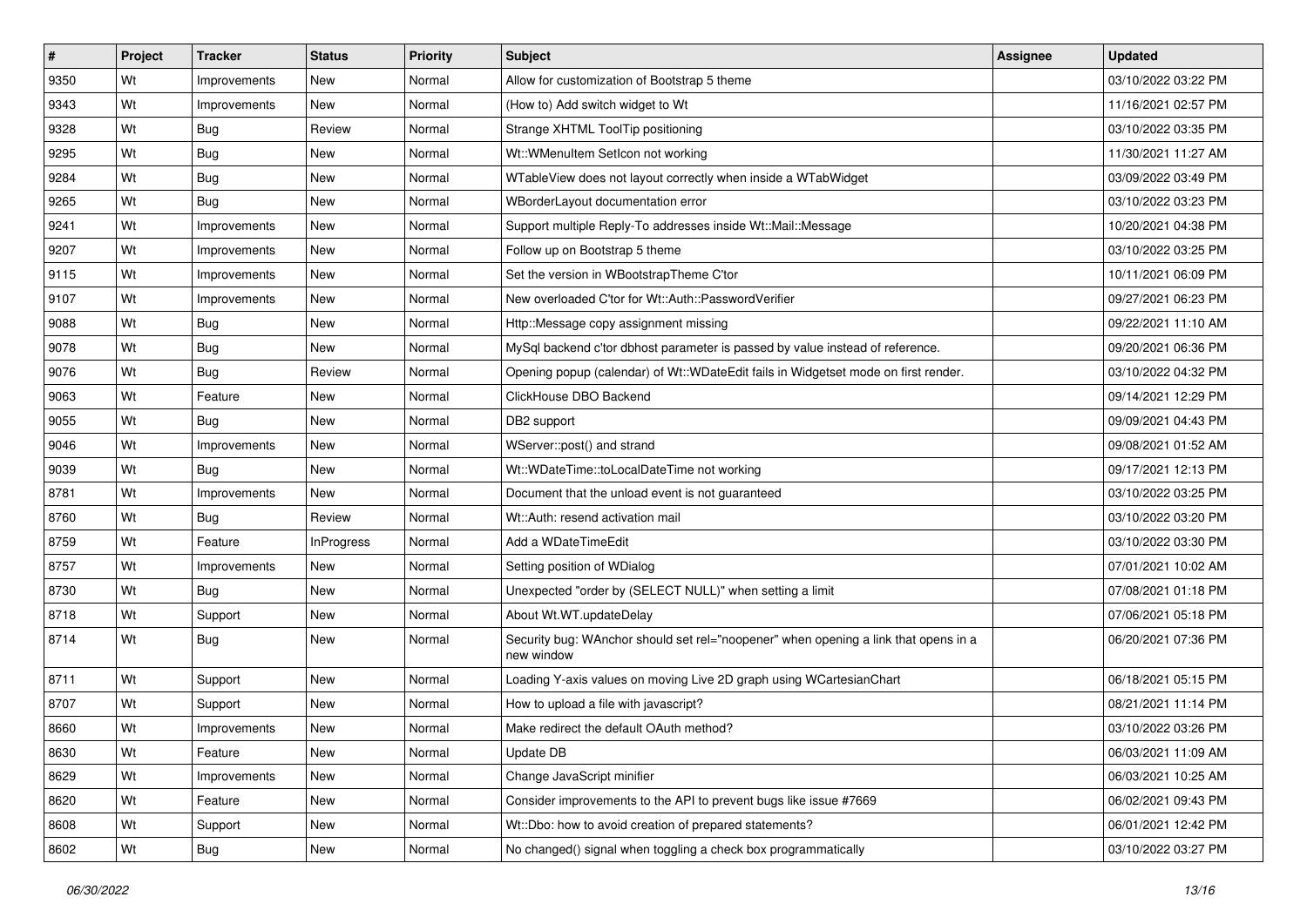| $\vert$ # | Project | <b>Tracker</b> | <b>Status</b>     | <b>Priority</b> | <b>Subject</b>                                                                                                                    | <b>Assignee</b> | <b>Updated</b>      |
|-----------|---------|----------------|-------------------|-----------------|-----------------------------------------------------------------------------------------------------------------------------------|-----------------|---------------------|
| 8544      | Wt      | Bug            | New               | Normal          | WFileUpload: uploaded signal never called                                                                                         |                 | 05/21/2021 10:43 AM |
| 8526      | Wt      | Support        | <b>New</b>        | Normal          | Widget example code for Constellation plot                                                                                        |                 | 05/19/2021 10:20 AM |
| 8458      | Wt      | Feature        | New               | Normal          | WKeyEvent don't give access to JavaScriptEvent jsEvent_on wt4                                                                     |                 | 05/21/2021 11:24 AM |
| 8434      | Wt      | Support        | New               | Normal          | The best IDE and compiler C++ for Wt development on Ubuntu                                                                        |                 | 05/03/2021 11:37 AM |
| 8416      | Wt      | Bug            | New               | Normal          | Wt crashes in ~Configuration                                                                                                      |                 | 04/28/2021 03:25 PM |
| 8378      | Wt      | Bug            | <b>InProgress</b> | Normal          | WStandardItemModel::sort doesn't work when the items are created lazily.                                                          |                 | 04/27/2021 09:00 PM |
| 8366      | Wt      | Bug            | Feedback          | Normal          | Auth widget needs reload                                                                                                          |                 | 06/10/2021 08:43 AM |
| 8332      | Wt      | Bug            | New               | Normal          | Cannot compile wt 4.5.0 on raspbian                                                                                               |                 | 04/12/2021 08:07 PM |
| 8321      | Wt      | Feature        | <b>New</b>        | Normal          | Consider WResource::setChanged enhancement to invalidate stale WResource links                                                    |                 | 04/08/2021 05:37 PM |
| 8295      | Wt      | Feature        | New               | Normal          | Improve handling of WStringListModel methods insertString and addString                                                           |                 | 03/31/2021 12:17 AM |
| 8287      | Wt      | Feature        | New               | Normal          | Support Listening on UNIX Socket for HTTP Server.                                                                                 |                 | 03/27/2021 11:21 PM |
| 8278      | Wt      | Support        | New               | Normal          | Invisible widget                                                                                                                  |                 | 03/31/2021 12:50 PM |
| 8213      | Wt      | Bug            | New               | Normal          | The result of the function WTreeView::scrollTo is wrong if any parent of the element is<br>collapsed.                             |                 | 03/17/2021 03:38 PM |
| 8201      | Wt      | Bug            | <b>New</b>        | Normal          | Buy Here Pay Here Dealership We Can Help Auto Chicago                                                                             |                 | 03/12/2021 09:00 PM |
| 8200      | Wt      | Support        | New               | Normal          | Question: WText inline image without UnsafeXHTML?                                                                                 |                 | 03/25/2021 12:14 PM |
| 8193      | Wt      | Bug            | New               | Normal          | WTableView headers layout broken without JS                                                                                       |                 | 03/11/2021 10:21 AM |
| 8158      | Wt      | Support        | New               | Normal          | WT application initialization in HTML file                                                                                        |                 | 03/02/2021 05:48 AM |
| 8157      | Wt      | Bug            | New               | Normal          | Message box initiated in embedded widget can't show icon                                                                          |                 | 02/27/2021 06:37 AM |
| 8156      | Wt      | Bug            | New               | Normal          | X-Frame-Option=SAMEORIGIN doesn't let my application be visualized inside iframe                                                  |                 | 10/20/2021 11:36 AM |
| 8151      | Wt      | Support        | New               | Normal          | <b>XMLHttpRequest error</b>                                                                                                       |                 | 03/02/2021 09:06 AM |
| 8108      | Wt      | Support        | New               | Normal          | Embedded widget                                                                                                                   |                 | 02/26/2021 05:26 AM |
| 8093      | Wt      | Bug            | New               | Normal          | WCartesianChart portrait size do not show the bottom axis.                                                                        |                 | 02/18/2021 10:22 AM |
| 8002      | Wt      | <b>Bug</b>     | New               | Normal          | WServer shutting down when setting breakpoint in XCode                                                                            |                 | 01/28/2021 08:26 AM |
| 8000      | Wt      | Feature        | New               | Normal          | Use XML parser for WTemplate rendering instead of simple text subsitution                                                         |                 | 02/04/2021 05:32 PM |
| 7992      | Wt      | Feature        | New               | Normal          | Ability to get/set image encoding or implementation dependent properties for<br>WRasterImage?                                     |                 | 01/20/2021 03:54 PM |
| 7976      | Wt      | Support        | New               | Normal          | WAbstractItemView and Drag and Drop                                                                                               |                 | 01/19/2021 11:52 AM |
| 7974      | Wt      | Bug            | New               | Normal          | WPopupMenu gets cut off at layout-boundaries/scrollbars                                                                           |                 | 01/24/2022 03:37 PM |
| 7970      | Wt      | <b>Bug</b>     | New               | Normal          | wthttp server may terminate after uncaught exception                                                                              |                 | 01/11/2021 08:43 PM |
| 7958      | Wt      | Bug            | New               | Normal          | When progressive bootstrap is enabled, setting a WContainerWidget's tag name to<br>"form" causes it to be skipped in the DOM tree |                 | 01/06/2021 02:19 PM |
| 7943      | Wt      | Feature        | New               | Normal          | std::string_view support                                                                                                          |                 | 09/14/2021 12:43 PM |
| 7937      | Wt      | Support        | Feedback          | Normal          | Installing Wt on Windows with MSYS2                                                                                               |                 | 12/27/2020 02:55 PM |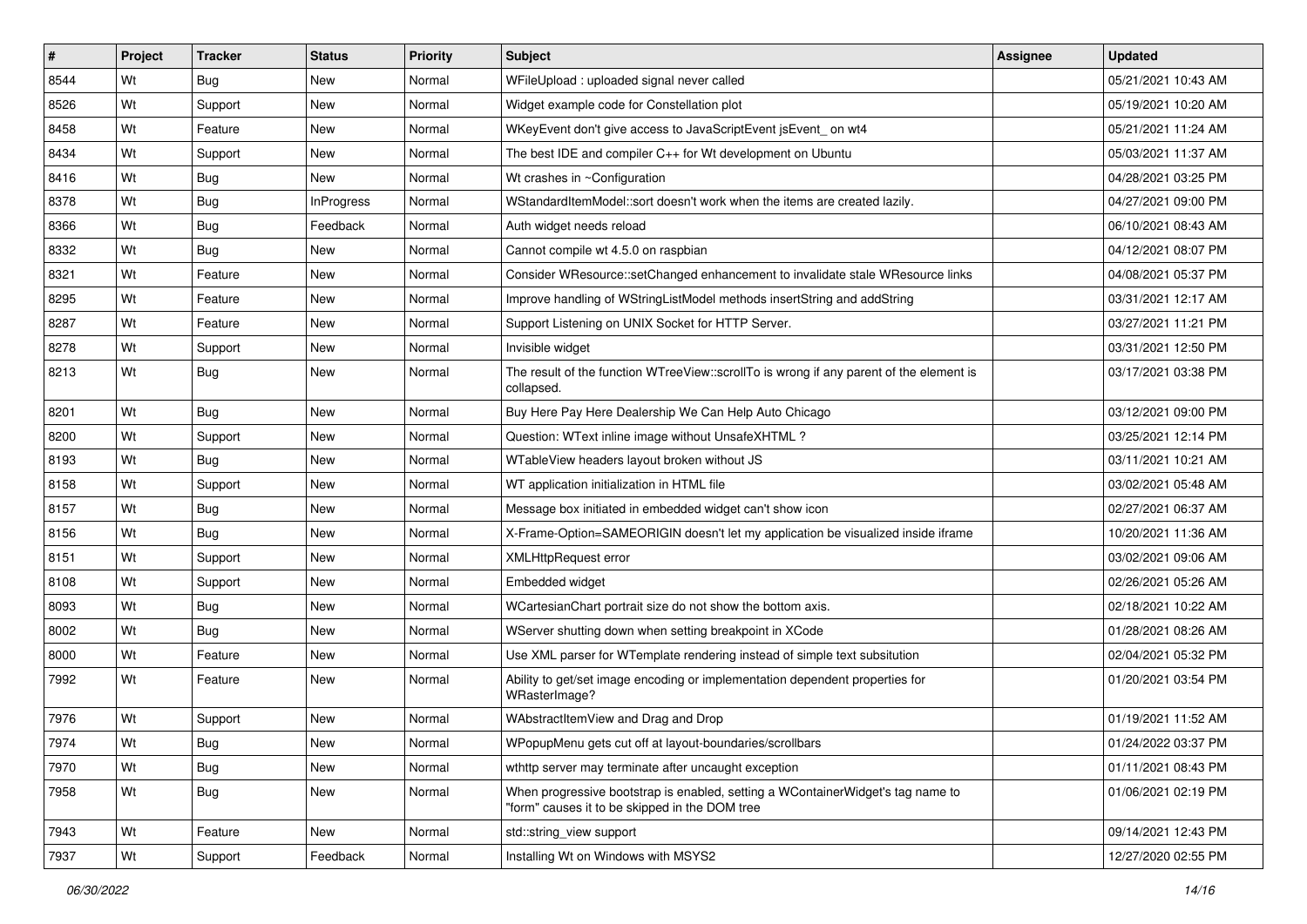| #    | Project | <b>Tracker</b> | <b>Status</b> | <b>Priority</b> | <b>Subject</b>                                                                                                 | Assignee | <b>Updated</b>      |
|------|---------|----------------|---------------|-----------------|----------------------------------------------------------------------------------------------------------------|----------|---------------------|
| 7917 | Wt      | Bug            | <b>New</b>    | Normal          | Wt internal error; code:undefined, description: Cannot read property 'ClassName' of null                       |          | 12/15/2020 02:23 PM |
| 7915 | Wt      | Bug            | New           | Normal          | memory leak in WCartesianChart (wt3.7.0)                                                                       |          | 12/15/2020 03:14 PM |
| 7903 | Wt      | Bug            | New           | Normal          | Drag and drop between two views can throw.                                                                     |          | 12/08/2020 08:23 AM |
| 7897 | Wt      | Bug            | New           | Normal          | Log axis scale maps value 0 to minimum of axis                                                                 |          | 12/07/2020 01:21 PM |
| 7894 | Wt      | Feature        | New           | Normal          | Add more HTML5 input types                                                                                     |          | 12/07/2020 01:32 PM |
| 7890 | Wt      | Support        | New           | Normal          | WTreeView and Drag and Drop                                                                                    |          | 12/04/2020 11:12 AM |
| 7888 | Wt      | <b>Bug</b>     | New           | Normal          | WStringListModel::setItemData works not correct                                                                |          | 12/03/2020 03:26 PM |
| 7881 | Wt      | Bug            | <b>New</b>    | Normal          | Modal dialog, which should be inaccessible in parallel, is getting nested                                      |          | 01/05/2021 05:58 PM |
| 7871 | Wt      | Bug            | New           | Normal          | stuck "Loading" indication                                                                                     |          | 11/24/2020 10:38 PM |
| 7856 | Wt      | Bug            | <b>New</b>    | Normal          | Native WSlider not working on progressive bootstrap                                                            |          | 11/13/2020 10:34 AM |
| 7814 | Wt      | Feature        | Review        | Normal          | Consider supporting SameSite attribute on cookies                                                              |          | 03/10/2022 03:32 PM |
| 7810 | Wt      | <b>Bug</b>     | <b>New</b>    | Normal          | measureText() not accurate                                                                                     |          | 10/31/2020 07:09 PM |
| 7800 | Wt      | Bug            | New           | Normal          | WCartesianChart renders barseries over axis                                                                    |          | 12/03/2020 02:59 PM |
| 7794 | Wt      | Bug            | New           | Normal          | WProgressBar can generate invalid HTML code.                                                                   |          | 10/22/2020 03:21 PM |
| 7790 | Wt      | <b>Bug</b>     | <b>New</b>    | Normal          | WidentityProxyModel does not forward a call of sort method to the source model.                                |          | 10/20/2020 04:11 PM |
| 7788 | Wt      | Bug            | New           | Normal          | Signal with big string does not trigger the fallback function                                                  |          | 10/30/2020 09:52 AM |
| 7787 | Wt      | Bug            | New           | Normal          | WContainer setLayout calls overriden clear()                                                                   |          | 10/17/2020 05:14 PM |
| 7786 | Wt      | Feature        | New           | Normal          | WStandardItemModel::insertRow returns void instead of WStandardItem*                                           |          | 10/21/2020 12:44 PM |
| 7785 | Wt      | Feature        | New           | Normal          | "key" property support                                                                                         |          | 10/16/2020 04:31 PM |
| 7769 | Wt      | Bug            | New           | Normal          | Mandelbrot example not working on Ubuntu                                                                       |          | 10/28/2020 04:42 PM |
| 7757 | Wt      | Support        | New           | Normal          | WebSession [error] "Wt: fatal error: Script id mismatch"                                                       |          | 10/09/2020 08:59 AM |
| 7756 | Wt      | Bug            | New           | Normal          | WLayout with JavaScript implementaion does not receive size change event if the<br>trigger was WTextArea.      |          | 10/20/2020 03:41 PM |
| 7748 | Wt      | Bug            | New           | Normal          | WStringListModel does not support restoring of raw indexes.                                                    |          | 10/06/2020 02:47 PM |
| 7710 | Wt      | Support        | <b>New</b>    | Normal          | Continuations and WResource lifespan                                                                           |          | 09/11/2020 11:09 AM |
| 7709 | Wt      | Feature        | New           | Normal          | <b>Add Cursors</b>                                                                                             |          | 09/08/2020 02:43 PM |
| 7645 | Wt      | <b>Bug</b>     | New           | Normal          | Inconsistencies with anchor text selection and inclusion in tab chain                                          |          | 03/10/2022 03:28 PM |
| 7602 | Wt      | Feature        | New           | Normal          | Add support for Dbo backend SQLite encryption using SQLCipher                                                  |          | 11/04/2020 04:12 PM |
| 7600 | Wt      | <b>Bug</b>     | Feedback      | Normal          | WFileUpload Fails with Large Files                                                                             |          | 06/24/2020 02:14 PM |
| 7598 | Wt      | Feature        | New           | Normal          | Consider providing independent weakSessionIds to identify private WResource URLs                               |          | 06/02/2021 09:45 PM |
| 7593 | Wt      | Support        | New           | Normal          | ERR_NETWORK_CHANGED error                                                                                      |          | 06/04/2020 10:04 AM |
| 7581 | Wt      | Feature        | New           | Normal          | isapi mode and internal path                                                                                   |          | 05/25/2020 12:46 PM |
| 7516 | Wt      | Bug            | New           | Normal          | Calling WMenu::select(nullptr) from internalPathChanged event handler ends with<br>SIGSEGV (endless recursion) |          | 04/08/2020 06:02 PM |